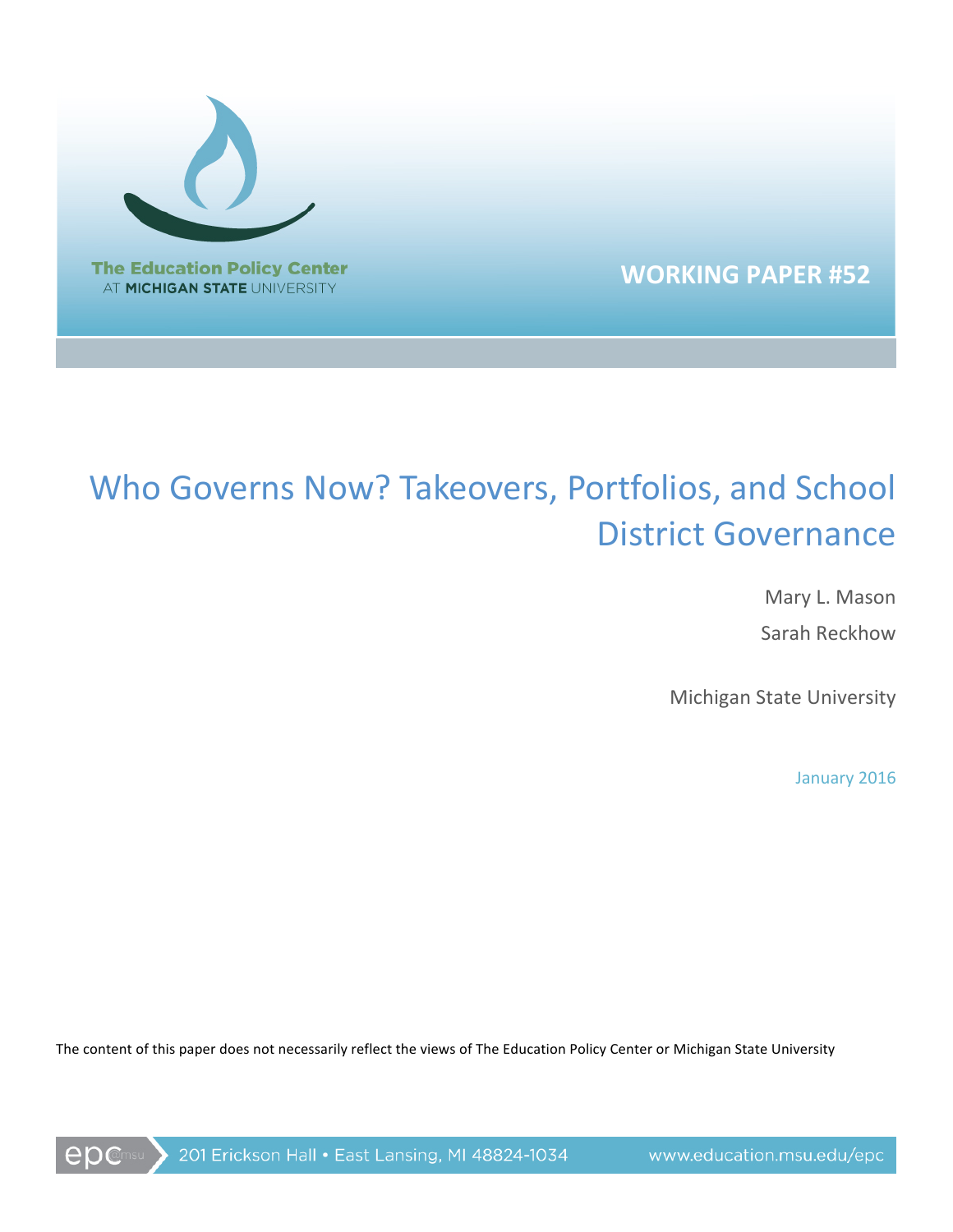# Mary L. Mason

Mary L. Mason is a Research Associate at the Education Policy Center at Michigan State University and an attorney. She is a coauthor of works on school reform in Detroit, including Seeking Accountability through State-Appointed Emergency District *Management* and *Michigan's Education Achievement Authority and the Future of Public Education in Detroit: The Challenge of* Aligning Policy Design and Policy Goals. Her research focuses on education policy and politics and on the impact of non-cognitive factors on students' school success.

# Sarah Reckhow

Sarah Reckhow is Assistant Professor of Political Science at Michigan State University and a faculty affiliate with the Education Policy Center. She is the author of *Follow the Money: How Foundation Dollars Change Public Politics*. Her research interests include education politics, urban policy, and the political role of nonprofits and philanthropies.

We thank David Arsen for his guidance and feedback on topics in this paper and Laura Holden for her research assistance. This work was supported in part by the Education Policy Center at Michigan State University.

Please address any correspondence regarding this paper to Sarah Reckhow at reckhow@msu.edu.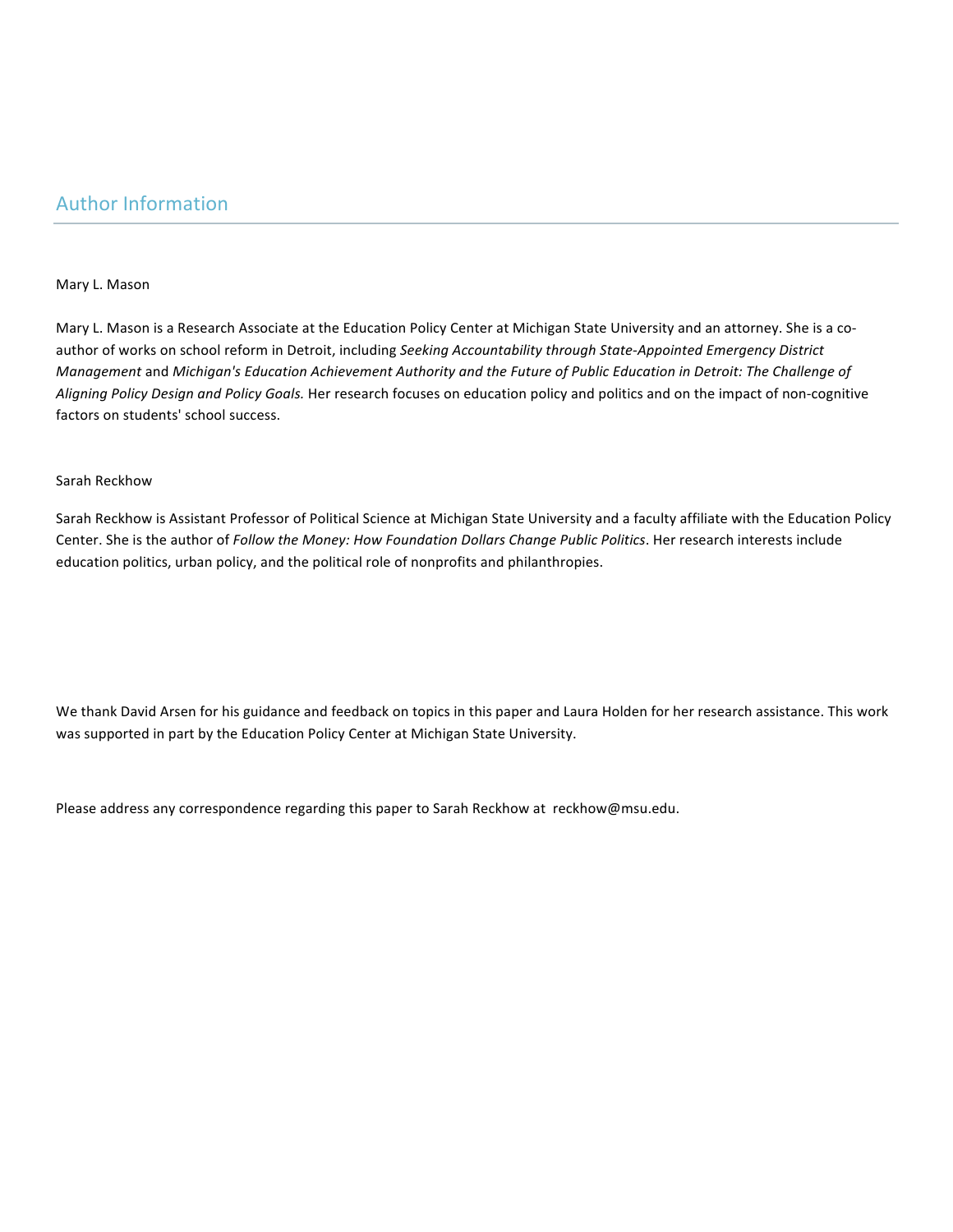#### **Who Governs Now?**

# **Takeovers, Portfolios, and School District Governance**

Mary L. Mason and Sarah Reckhow

State takeovers were an infrequently applied strategy to address the problems of financially and academically troubled schools for many decades. Although 23 states had the right to take over individual schools and No Child Left Behind (NCLB) required states to address persistently low-achieving schools, only five states had exercised their power by 2005 (Steiner, 2005). By 2006, a new state takeover model had emerged in Louisiana. Following Hurricane Katrina's devastation of New Orleans, state legislation adopted in November 2005 brought the majority of the city's public schools under state Recovery School District (RSD) jurisdiction. Since 2006, the RSD has moved aggressively towards creating a portfolio management model by authorizing numerous charter management organizations (CMOs) to operate its schools (Bulkley & Henig, 2015; Levin, Daschbach, & Perry, 2010).

The opportunity for a more extensive state role in taking over troubled schools grew further with the announcement of the federal Race to the Top (RTTT) program in 2009. RTTT required states to develop plans to turn around their lowest achieving schools. We examine how Michigan and Tennessee have developed and implemented plans for school turnaround districts partly inspired by Louisiana's RSD. Our comparative case studies focus on Michigan's policies and involvement in Detroit schools through the Education Achievement Authority (EAA) and Tennessee's policies and involvement in Memphis schools through the Achievement School District (ASD).

Although state-level, philanthropic, and charter school leaders in both states initially drew upon the RSD model, Michigan and Tennessee have diverged from the RSD—and from one another—in many respects. These differences highlight some challenges to replicating the RSD in other contexts and, more generally, raise questions about school turnarounds primarily led by networks of outside actors. We examine divergence in state legislation and leadership, resources (federal and philanthropic), engagement with charter schools, and district-level leadership. The EAA and ASD have faced additional challenges due to their policy and political contexts, including a city-county merger in Memphis and an ongoing fiscal crisis in Detroit. Local school leaders in both cities have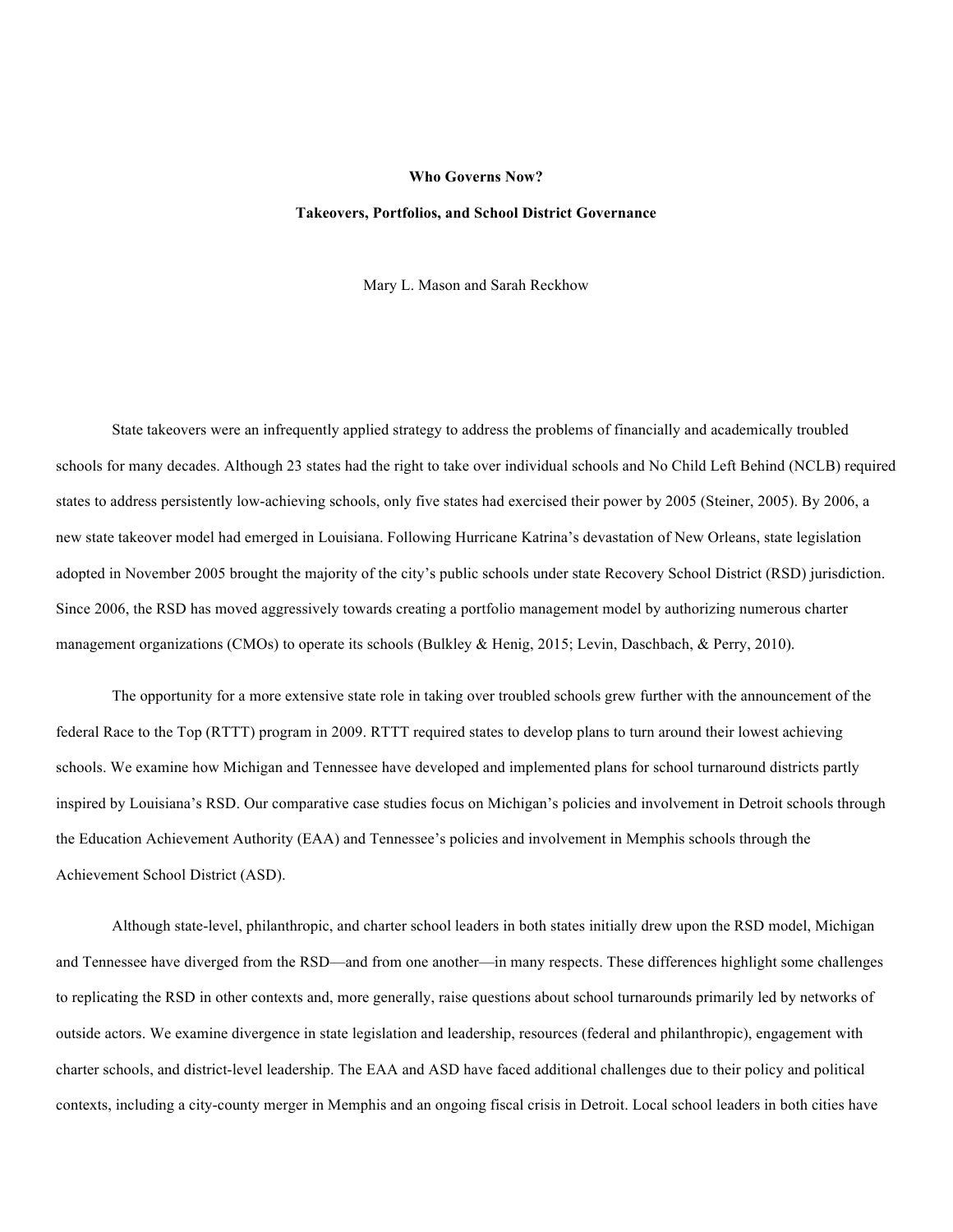also developed their own reform plans, and may be reluctant to expend political capital on controversial state-led efforts. Our analysis sheds light on whether outside investment and leadership can spur sustainable reforms in urban districts.

# **Conceptual Framework: Turnarounds and Portfolios**

The development of state-led turnaround districts in these states has occurred during a period of broader institutional shifts in K-12 education. Education politics is increasingly debated in the realm of general-purpose governments, rather than remaining within the specialized domain of school districts and state boards of education, a move that Henig calls the "end of exceptionalism" (2013). These political shifts can alter the types of reforms policymakers consider. Accountability, market-based reforms, and service contracting, with long-established policy histories in general-purpose arenas, are becoming more prevalent in education (Henig, 2009). Moreover, the growing role of general-purpose governments may change the mix of influential actors in education politics. While groups tied to education (e.g. teacher unions, administrators) were often dominant within education-specific institutions, business leaders and philanthropists might enjoy greater access when legislatures, governors, and mayors take charge (Henig, 2013). In both Michigan and Tennessee, the development of the state turnaround districts involved gubernatorial leadership (in both states) as well as the legislature (mostly in Tennessee).

Conversion to a charter school is an NCLB restructuring option for chronically low performing schools, but was used infrequently in the early 2000s (Mead, 2007). The idea of charter conversion as a broader strategy for school turnaround has largely spread through its adoption in particular urban districts. Louisiana's RSD—which became the country's first all-charter district in 2014—enacted a large-scale transformation of traditional public schools into charter schools, with many now operated by CMOs. Unique circumstances partly fueled this approach, including the need to re-open schools closed after the storm as families returned to the city (Levin et al., 2010). Yet the RSD also drew upon a new strategy for involving charter schools on a larger scale—the portfolio management model or PMM—and a constellation of national organizations (philanthropists, CMOs, Teach For America) converged in New Orleans to support the PMM's emergence (Jabbar, 2015; Levin et al., 2010).

The strategy of implementing school turnarounds on a broader scale is not limited to New Orleans; Los Angeles has also undertaken a locally led effort to combine PMM with school turnaround (Marsh, Strunk, & Bush, 2013). Paul Hill has articulated and promoted the idea of PMMs; as he explains: "[Schools would] be operated by a variety of public and private organizations, based on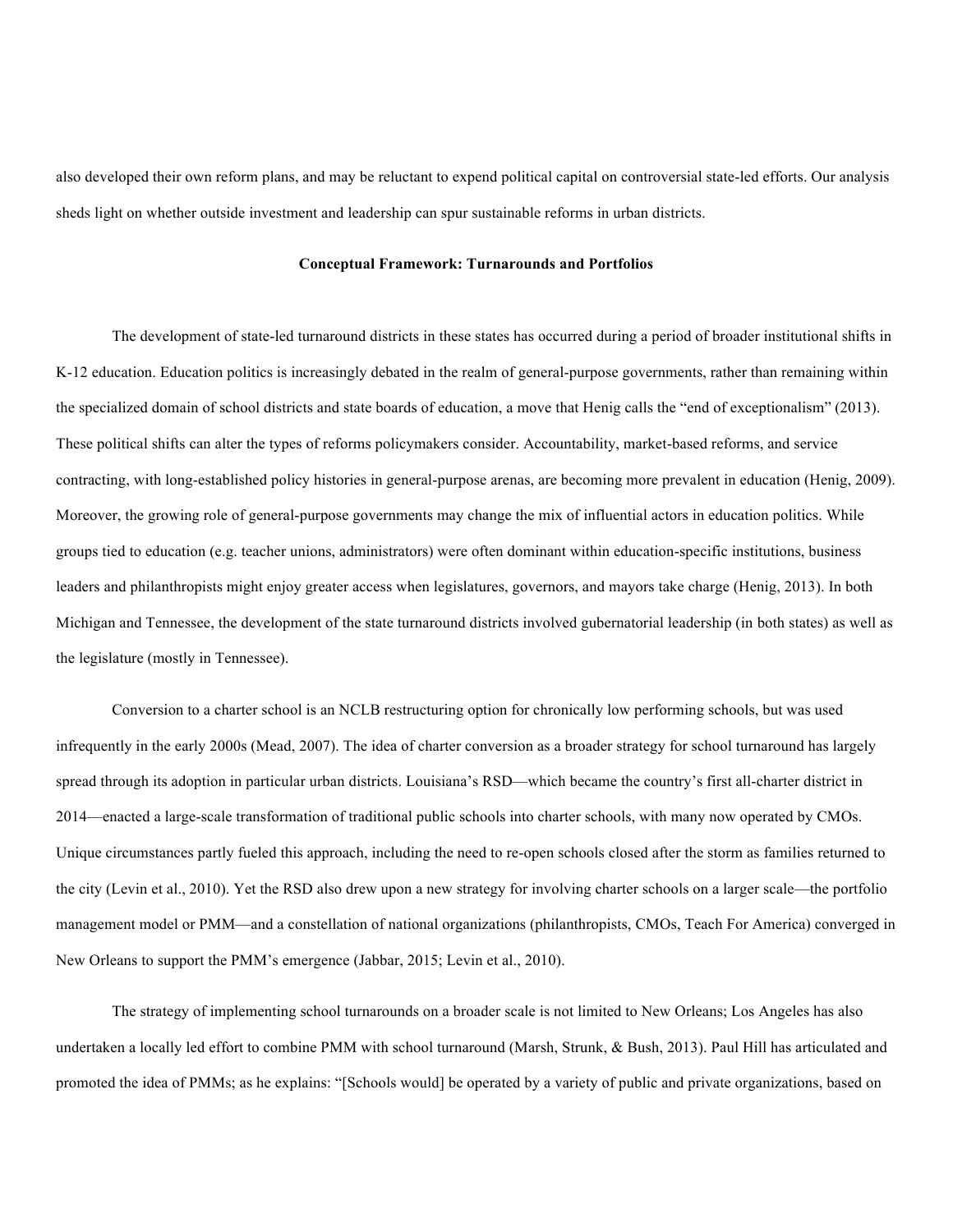school-specific contracts that would define each school's mission, guarantee public funding, and establish standards and procedures for accountability" (1995, p. xi). The institution that manages schools—a traditional local district, mayoral-controlled district, or state-level entity—is charged with holding these diversely operated schools accountable for performance, recruiting and contracting with new providers, and offering some coordinated services (e.g. centralized enrollment systems, transportation). A handful of districts began developing district-level approaches to PMM in the early to mid-2000s, including New York City, Chicago, Los Angeles, Philadelphia, and New Orleans. In many of these districts, traditional schools have been converted to charter schools, with the expectation that a charter operator could turn around a low-performing school.

PMM approaches have rapidly expanded to other districts. The Center on Reinventing Public Education (founded by Hill) operates a Portfolio Network of more than 45 districts. As the model has spread, PMM districts have become more diverse in the ways they operate. Bulkley and Henig (2015) distinguish between places where PMM was locally initiated and places where state/national actors initiated PMM. Along with Louisiana's RSD, they highlight Tennessee's ASD as PMMs initiated by state/national level actors. They observe that state-run districts have "proven particularly attractive to national foundations and others seeking to support dramatic change…even if proponents of local control may have good reason to find it unsettling" (Bulkley & Henig, 2015, p. 78). Drawing on this framework, we examine how networks of state and national level actors have attempted to initiate PMM-style reforms in Michigan and Tennessee.

Many PMM districts recruit outside organizations, including CMOs to operate charter schools, teacher recruitment (Teach for America), and leadership training (New Leaders for New Schools). Foundations have been particularly involved in funding these types of groups (Reckhow, 2010; Reckhow & Snyder, 2014). Yet the introduction of new organizations to operate schools and recruit/train personnel can make PMM implementation combined with school turnaround into an expensive package. Neerav Kingsland (2014), the former CEO of New Schools for New Orleans, estimates New Orleans received about \$100 to \$150 million in grants from philanthropists and governmental sources over a ten-year period. He discusses how this would translate to other cities, and acknowledges that it is unlikely that philanthropy alone could provide sufficient resources for New Orleans-style reforms elsewhere. This highlights the significant role of resources in developing outside-led PMM. We examine how differences in attracting resources might have shaped PMM implementation for the EAA and ASD.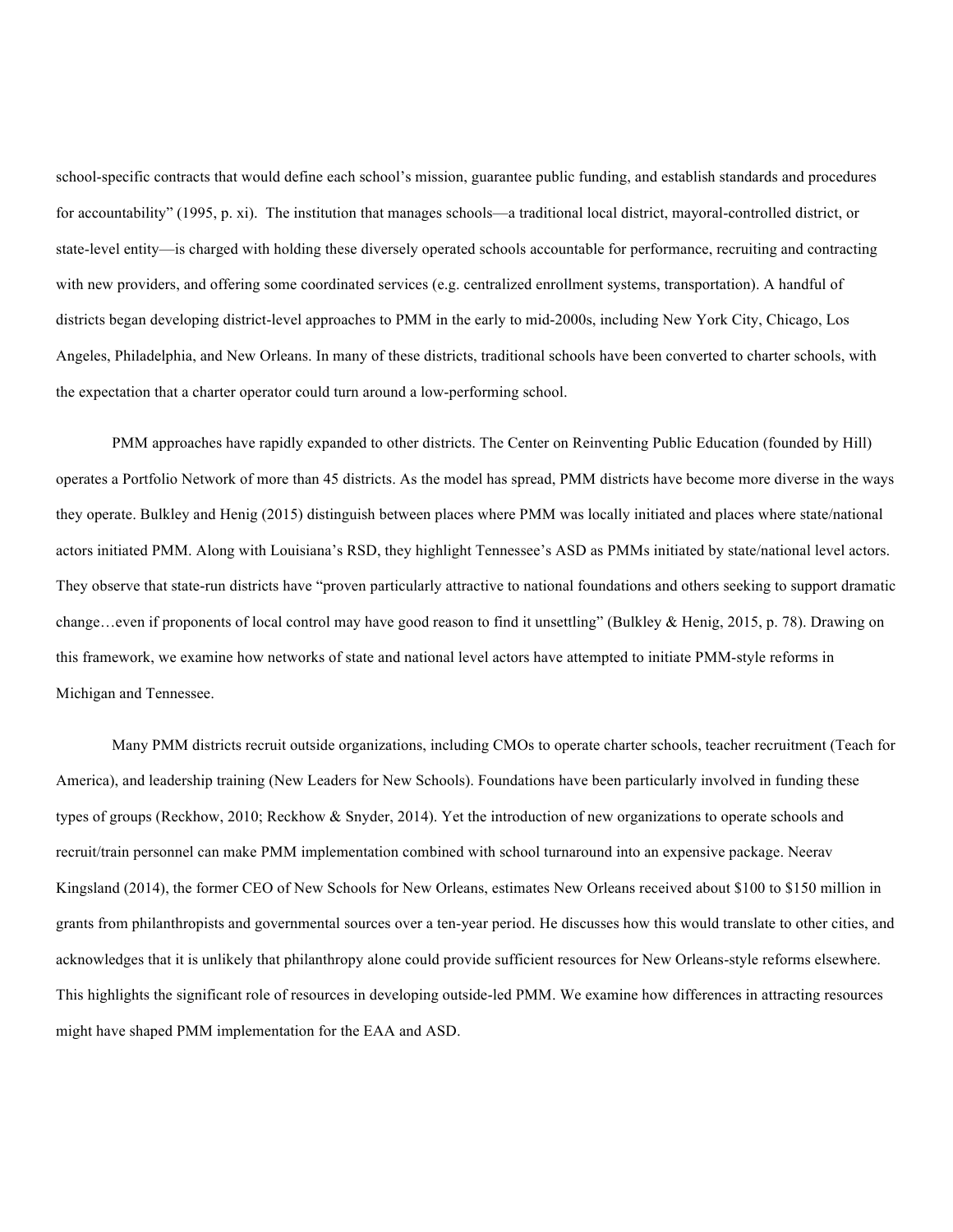Thus, the development of the EAA and ASD occurred with the convergence of several important factors: the shifting institutional landscape of K-12 education empowering new actors, federal support for rapidly implemented school turnarounds, the rise of PMM as a new form of district management and strategy for school turnaround, and the need for significant outside investment to fully initiate a PMM model. In combination, these factors draw upon state and national level networks of actors to develop and implement a portfolio of schools, including state officials, CMOs, and philanthropists. Research shows that the critical work of school turnaround is best supported with political and financial stability (Cohen, Peurach, Glazer, Gates, & Goldin, 2013); ideally a state takeover would ensure these conditions are met, but in practice, a state takeover may produce new political turmoil. Moreover, these actors do not enter a political vacuum when taking over traditional local schools (Jabbar, 2015). Quite the opposite is true; each district—and each individual school—is tied to its own system of interests, groups, and histories. These issues may be even more potent given the urban contexts involved in each state-led transformation—New Orleans, Memphis, and Detroit share histories as majority-black cities with long-standing challenges related to poverty, disinvestment, and segregation.

# **Background: Cases**

Though Tennessee and Michigan are in geographically and historically distinct regions of the country, some remarkable historical and political similarities in their largest cities—Memphis and Detroit—influence their current education reform paths. Racial segregation and inequality are significant factors underlying the politics and social relations of both cities. Until the 1960s, Jim Crow laws required segregation in Memphis schools, with separate schools for Black and White students. The 1968 assassination of Martin Luther King, Jr. and related racial unrest and a federal school desegregation order in 1971 led to "white flight" from the city and to suburban and private schools, leaving the city schools still highly segregated. The City of Detroit and its public schools became increasingly segregated after World War II as manufacturing plants left the city. Poverty, housing policies and lack of public transportation left a high proportion of poor and Black residents in a city with shrinking population.

In 2010, when both states submitted RTTT applications, Detroit's population was 10.6 percent White and 82.7 percent Black or African American while Memphis was 29.4 percent and 63.3 percent respectively. Both have among the highest poverty rates in the country, with 25.4 percent in Memphis and 34.5 percent in Detroit (U. S. Census Bureau, 2012). White flight from the public schools was even more dramatic than in the cities. The Memphis public schools went from 48 percent White and 52 percent Black in 1967 to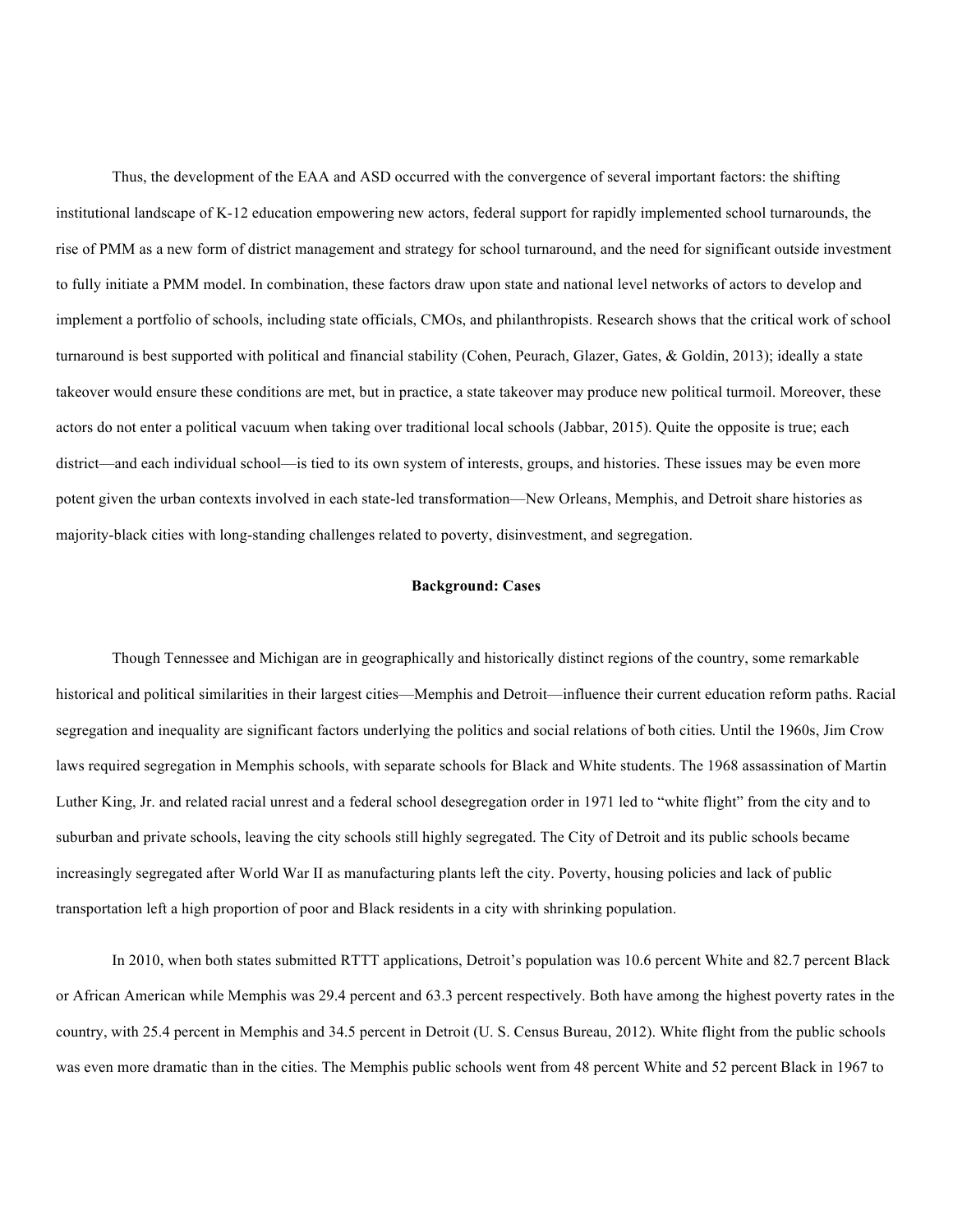12 percent White and 85 percent Black by 2000; in Detroit, the public schools were 41 percent White and 58 percent Black in 1967, and 4 percent White and 91 percent Black by 2000 (Frankenberg, Lee, & Orfield, 2003).

The lingering tensions between Black, mostly poor, urban residents and White, mostly more affluent, suburban residents are apparent in recent events in both cities. In 2013, the Memphis City Schools completed a merger with the suburban Shelby County school district. According to some reports, the merger was prompted by the fear that the Shelby County district would take steps that would reduce funding to the city school district. Further, once the merger plan was in place, six cities opted to pull out of the Shelby County schools and form their own school districts (Dillon, 2011; Maxwell, 2014; Sainz, 2011). The Detroit Public Schools (DPS) have been under the control of a state-appointed emergency manager since 2009, due to a burgeoning financial deficit. The state intervened twice before, including a takeover from 1999 to 2005. Despite the state's efforts, financial and academic problems have become worse. Budget shortfalls continue, with a projected accumulated deficit of \$335 million in June of 2016, up from \$238 million a year earlier (Zaniewski, 2015a). Given this history in both cities, it is not surprising that many residents view the state reform district takeovers with suspicion.

# **Methods and Data Sources**

Our case studies involve three main areas of investigation and data collection. First, we analyzed documents related to the development of the EAA and the ASD, including legislation, legislative hearings, planning documents, and reports. We also reviewed newspaper articles covering the ongoing activities of both the EAA and ASD.<sup>1</sup> Second, we conducted informational interviews with ten informants directly involved with or knowledgeable about EAA and ASD implementation. We combined the information gathered from documents, hearings, and interviews to present a narrative of the formation and development of the EAA and the ASD. The Appendix offers a summary table comparing key aspects of the EAA and ASD to complement the narrative explanation.

Third, we gathered several types of data on the EAA and ASD to anchor our comparisons. We compare enrollment figures over time from the state department of education data system in each state. We traced philanthropic involvement using grant data from the 990-PF tax returns for major foundations involved in both places covering three years—2011, 2012, and 2013. For Michigan, we included four local foundations that our informants and document sources identified as financial supporters of the EAA's

 *<sup>1</sup> Newspaper sources included the Detroit Free Press, Detroit News, The Commercial Appeal (Memphis), and Education Week. We also used the education news site Chalkbeat Tennessee.*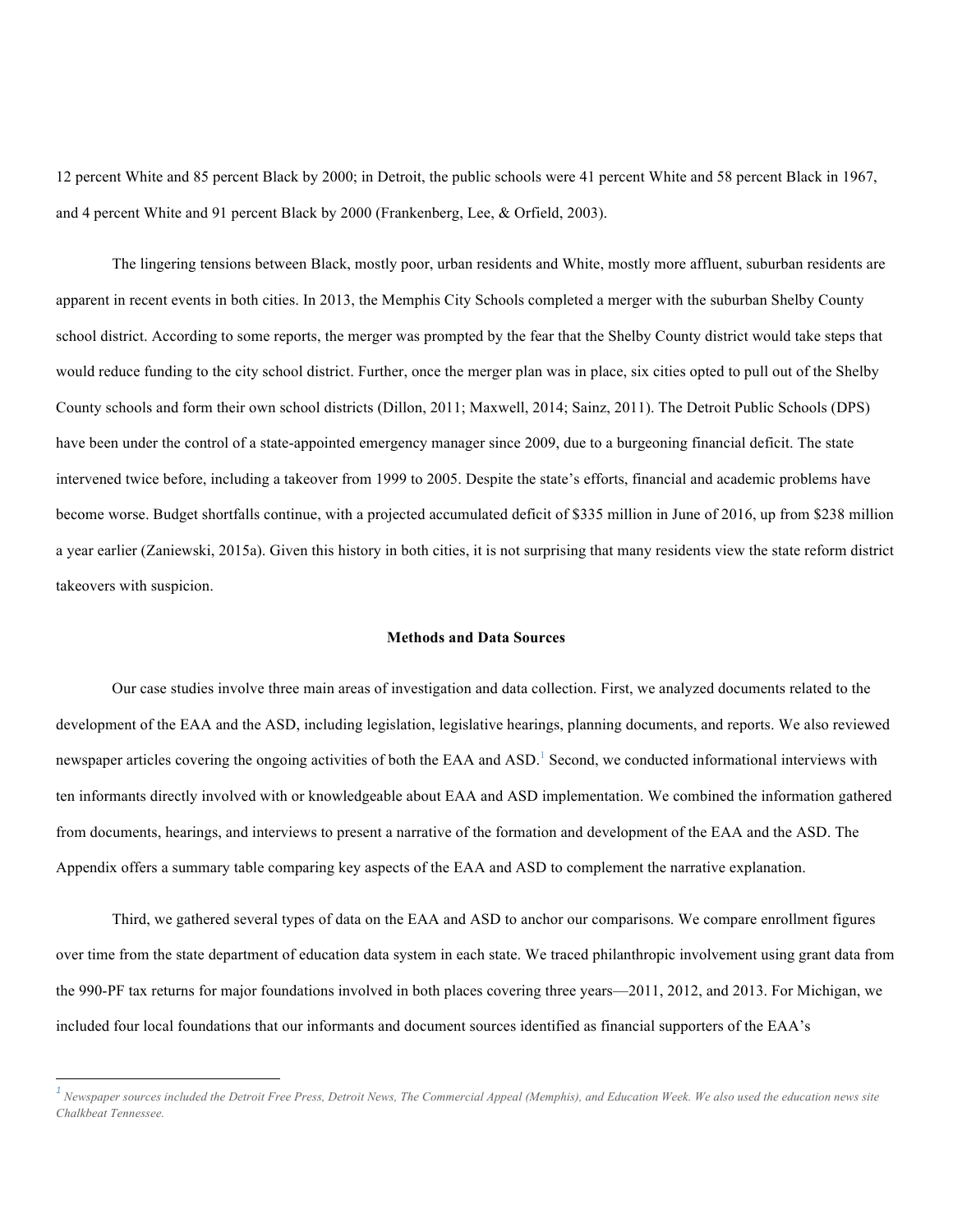development: the Skillman Foundation, Kellogg Foundation, Kresge Foundation, and McGregor Fund. For Tennessee, we included three local foundations similarly identified as financial supporters of the ASD's development: the Hyde Foundation, Poplar Foundation, and Pyramid Peak Foundation. Pyramid Peak does not report grants directly on its 990-PF; the foundation distributes funds to a donor advised fund managed by the Community Foundation of Greater Memphis. Yet the Executive Director of Pyramid Peak Foundation, Jim Boyd, serves on the board of directors of two CMOs affiliated with the ASD (Aspire Tennessee and Green Dot) and the Tennessee Charter School Incubator. To trace Pyramid Peak's grants, we identified grants in the 990-PF filed by the community foundation to these organizations, which were attributed to "anonymous."

In addition to local philanthropic grants, we gathered data on grants related to the EAA and ASD from two major national funders which have been highly involved in supporting these reforms: the Broad Foundation and the Gates Foundation. For all nine foundations, we collected all grants related to the state-run districts, along with any grants related to K-12 education in Memphis and Detroit. We categorized the grants to identify grants supporting activities most closely related to the development of PMM districts, including grants supporting charter schools, teacher/principal programs, education nonprofits, and grants directly funding the ASD or EAA. In addition to specific grant-making activities of these funders, we also examine more informal forms of involvement in supporting other networks actors surrounding these state-led districts. In addition to philanthropic data, we incorporate other financial data for both the ASD and EAA. Using budget documents and federal grant reporting, we gathered federal grant-funding data for the RTTT and the I3 programs as well as state grant funding.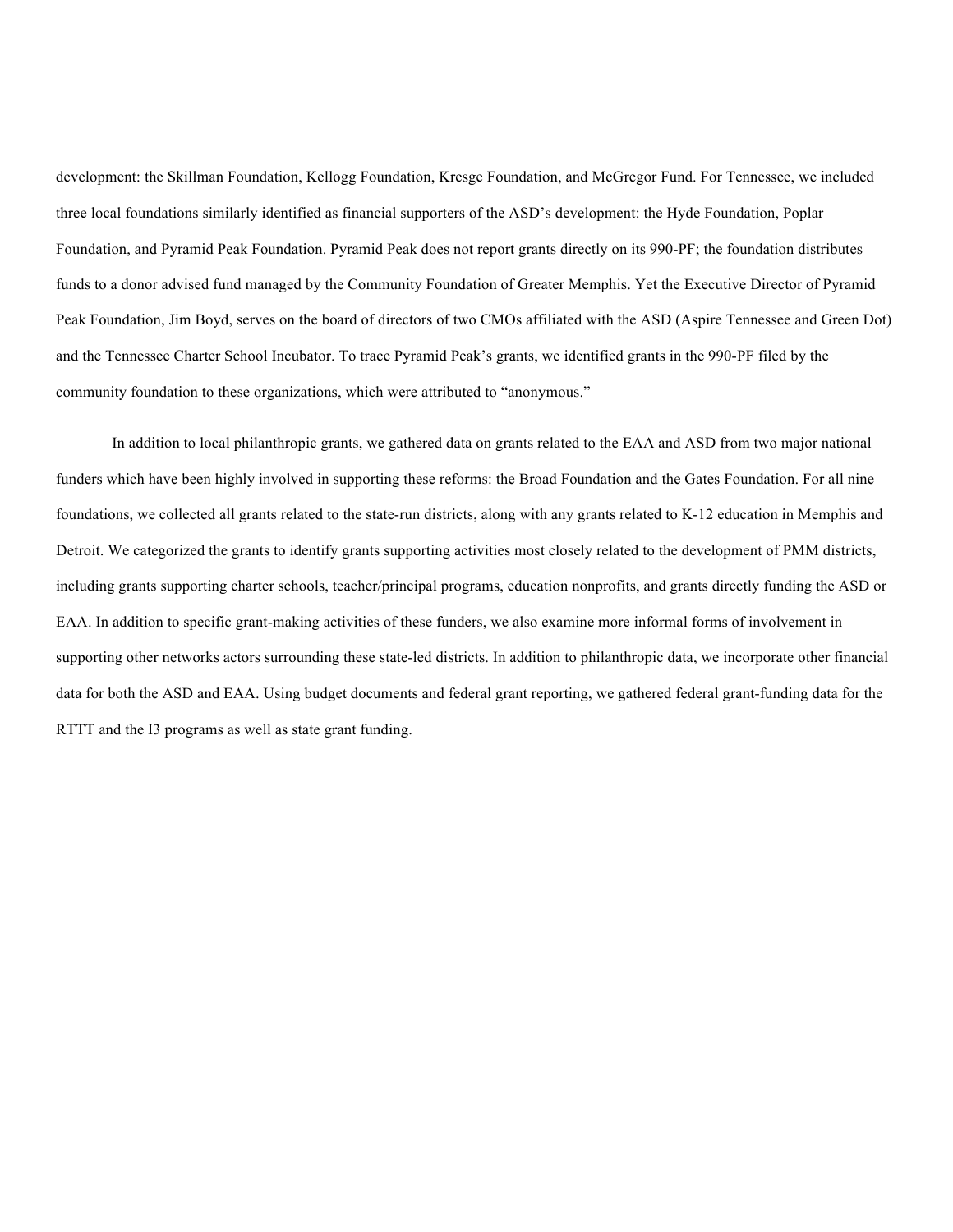#### **Findings**

## **Planning State-led Districts in Michigan and Tennessee**

In their RTTT grant applications, both Tennessee and Michigan chose statewide school reform districts as the ultimate intervention for persistently low-achieving schools. In early 2010 each state adopted legislation creating reform districts: Tennessee's Achievement School District ("First to the Top Act," 2010) and Michigan's State Reform/Redesign District ("Revised School Code," 2009). Tennessee won a \$500 million RTTT grant in 2010 while Michigan won nothing. Together with their unique local contexts, that difference opened up space for different actors and set the two states on different paths to reform district implementation. Tennessee's path would be more direct while Michigan's would be complicated and turbulent.

Tennessee's RTTT application describes the ASD as "a new statewide district that will empower a new set of leaders to carry out dramatic strategies to enact powerful change in these schools" (State of Tennessee, 2010, p. 123). The First to the Top Act  $(2010)^2$ created the ASD as the most intensive intervention in priority schools, primarily the lowest-achieving five percent. The state education commissioner has authority to place any priority school in the ASD and to remove a school at any time. In governing the schools, the state education commissioner may contract with "one or more individuals, governmental entities or nonprofit entities to manage schools" (Section 614(b)) or may directly manage them. A 2011 amendment to the charter school law allows the ASD to authorize charters.<sup>3</sup> Schools remain in the ASD for a minimum of five years and, if improving, develop a transition plan to prepare to return to their home districts.

Michigan's State Reform/Redesign District (SRRD) law provides for a state school reform/redesign officer (SRRO) reporting to the superintendent of public instruction. All of the lowest-achieving five percent of schools are placed under the supervision of the SRRO and required to submit a redesign plan. Those with approved plans are given training, support and assistance. Schools whose plans are not approved or, in the judgment of the SRRO, are not making adequate progress must be placed in the SRRD under the direct control of the SRRO. A school may be released from the SRRD when the SRRO determines and the state superintendent agrees

 

*<sup>2</sup> The discussion here is of the Act as amended since 2010.*

*<sup>3</sup> Tenn. Code Ann. §49-13-104.*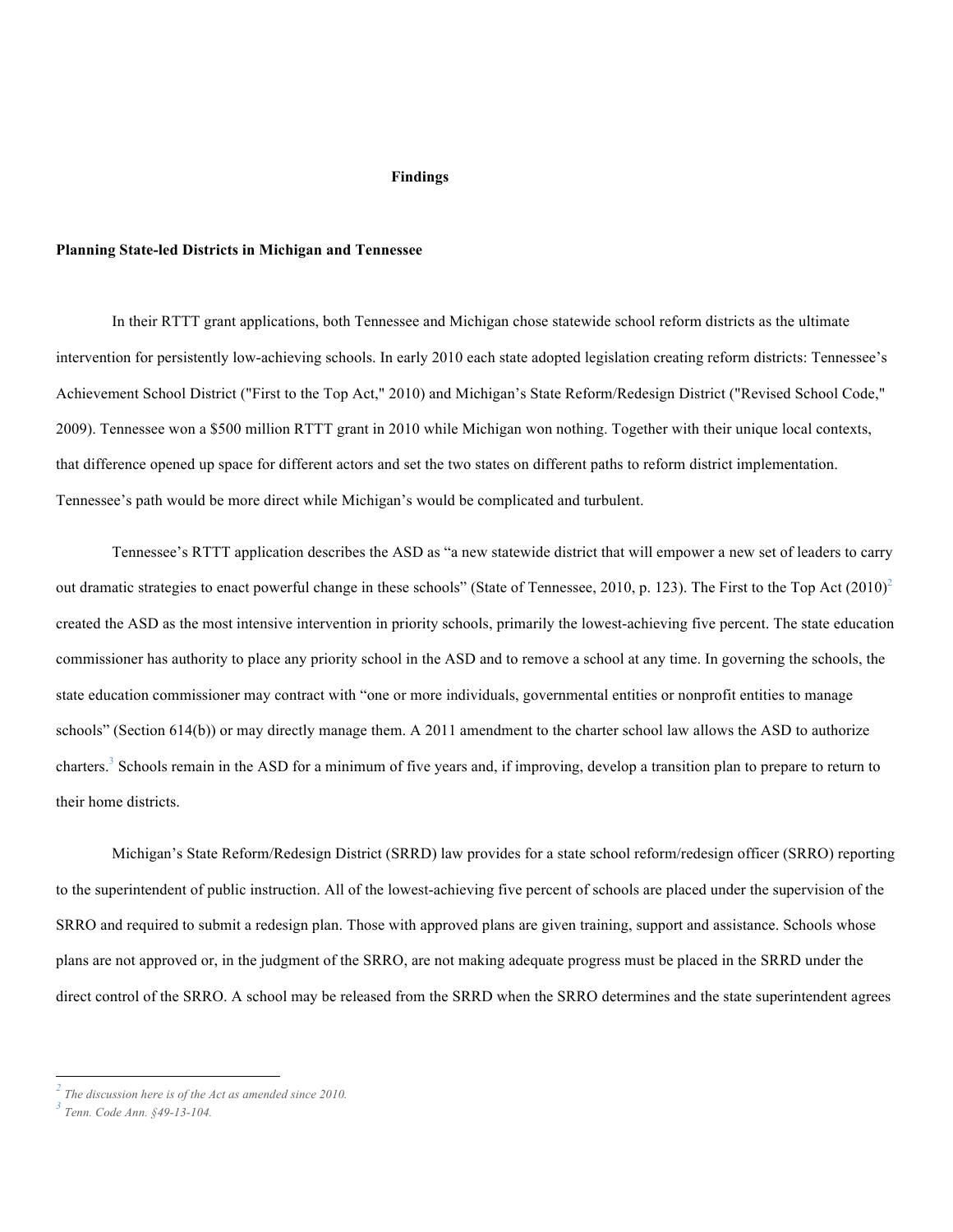that the school has made significant improvement in student achievement and should be released. Unlike Tennessee, there is no timetable for transfer back to the home school district.

The Tennessee and Michigan reform district laws were adopted under Democratic governors—Phil Bredesen in Tennessee and Jennifer Granholm in Michigan. Both laws became effective in January of 2010 and both states submitted their phase one RTTT applications soon after. Tennessee's \$500 million RTTT award was announced at the end of March of that year. Over \$100 million of that was budgeted for school turnaround activities, including nearly \$50 million for the ASD. Michigan applied again in the second phase but was not among the winners announced in August, leaving the state with no new federal funding to implement the law.

Tennessee Governor Bill Haslam, a Republican, took office in January of 2011 and appointed Kevin Huffman as state education commissioner. Huffman, a lawyer, TFA executive, and former TFA corps member, had strong ties to school reform proponents. In May, Haslam and Huffman announced the appointment of Chris Barbic, founder of the highly praised YES! Prep CMO and graduate of the Broad Superintendent's Academy, as ASD superintendent. These appointments indicated Haslam's commitment to supporting a portfolio district for the ASD. Under Haslam, Tennessee also requested revisions to its RTTT grant to expand the capacity of the ASD, including hiring a "chief officer of portfolio management" (U. S. Department of Education, 2012). Once Barbic was hired as ASD superintendent, the ASD began preparations for taking on its first schools in the fall of 2012.

Michigan Governor Rick Snyder, a Republican, also took office in January of 2011. During his first year in office, Snyder announced his plan for placing the lowest-achieving schools in a school reform district, outlining a proposal that would bypass the SRRD. Governor Snyder and DPS emergency manager Roy Roberts announced the formation of the Education Achievement System (EAS) in June 2011, to be governed by a new Education Achievement Authority (EAA). The EAS was described as: "a new statewide school system that will operate the lowest performing 5 percent of schools in Michigan not achieving satisfactory results on a redesign plan or that are under an emergency manager" (State of Michigan, 2011). Curiously, this matched the description of the statutory SRRD. But this new system of schools was created outside of the legislative process through an agreement between DPS and Eastern Michigan University and governed by a board where the governor appoints the majority of members. Its relationship to the Michigan Department of Education (MDE) and its SRRD was unclear for months until an agreement was signed between the MDE and the EAA to transfer all SRRD authority to the EAA. The state SRRO would continue to work with schools and their redesign plans and place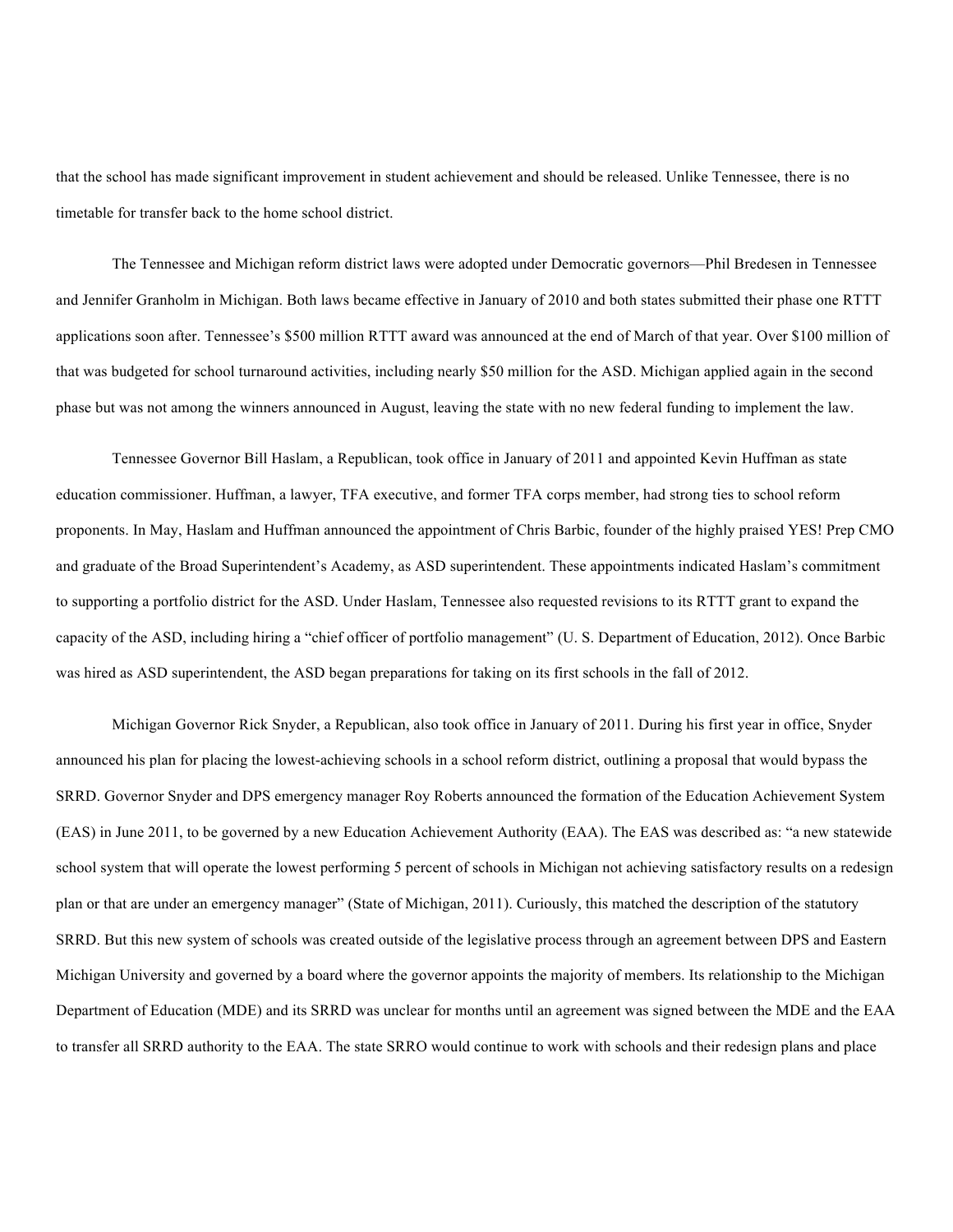schools in the reform district, but would have no authority over them after placement. The system would start with low-performing schools in Detroit, assigned by the DPS emergency manager, in the fall of 2012 and then expand statewide.

The EAA was to use 2011-12 as a planning year and operate its first schools the next year. The governor, however, promised no new funding for start-up or other costs. Rather, start-up funding, including the planning year, would come from private donations. The Broad Foundation and Eli Broad himself led the philanthropic effort to secure necessary funding. In fact, Broad had been an important part of the planning for the new reform district (Jesse, 2011). Beyond securing funding, Broad provided advice, technical support, and school reform connections during EAA planning and implementation (Inside the EAA, 2014). Eli Broad grew up in Detroit; as he described in a recent interview, "My wife and I attended Detroit Public Schools…We want to give back" (Goodaker, 2014). This personal connection and a belief in the PMM reform model drew Broad into significant involvement and financial support for the EAA.

## **Differences in Implementation**

While there are many similarities between Tennessee and Michigan and between Memphis and Detroit, their different approaches to implementing state-level districts may significantly shape the emergence of a portfolio model in each city. In August of 2011, the EAA board hired its first chancellor, John Covington, an experienced school district superintendent and a graduate of the Broad Superintendents Academy. Covington built a strong central office that established district-wide policies, including a specified teaching and learning method. Covington expected to start with 38 DPS schools and envisioned a statewide district with more than 100,000 students after three years (Dawsey, 2011). In Tennessee, Barbic was using a more decentralized approach, recruiting CMOs to turn around schools and expanding slowly. Both the ASD and the EAA converted some schools to charter schools. By 2015, the ASD had taken over 29 schools—27 in Memphis; five directly run by the ASD and 24 charters. Only three of the 15 EAA schools are charters, converted when they were taken over in 2012.

Although the EAA and ASD differ in the extent of their CMO partnerships, both state-run districts have been heavily reliant on TFA for their teaching forces. For the 2012-13 school year, 27 percent of EAA teachers were from TFA (Covington, 2013). Similarly, 20 percent of ASD teachers in its inaugural year were first-year TFA corps members (Roberts, 2012).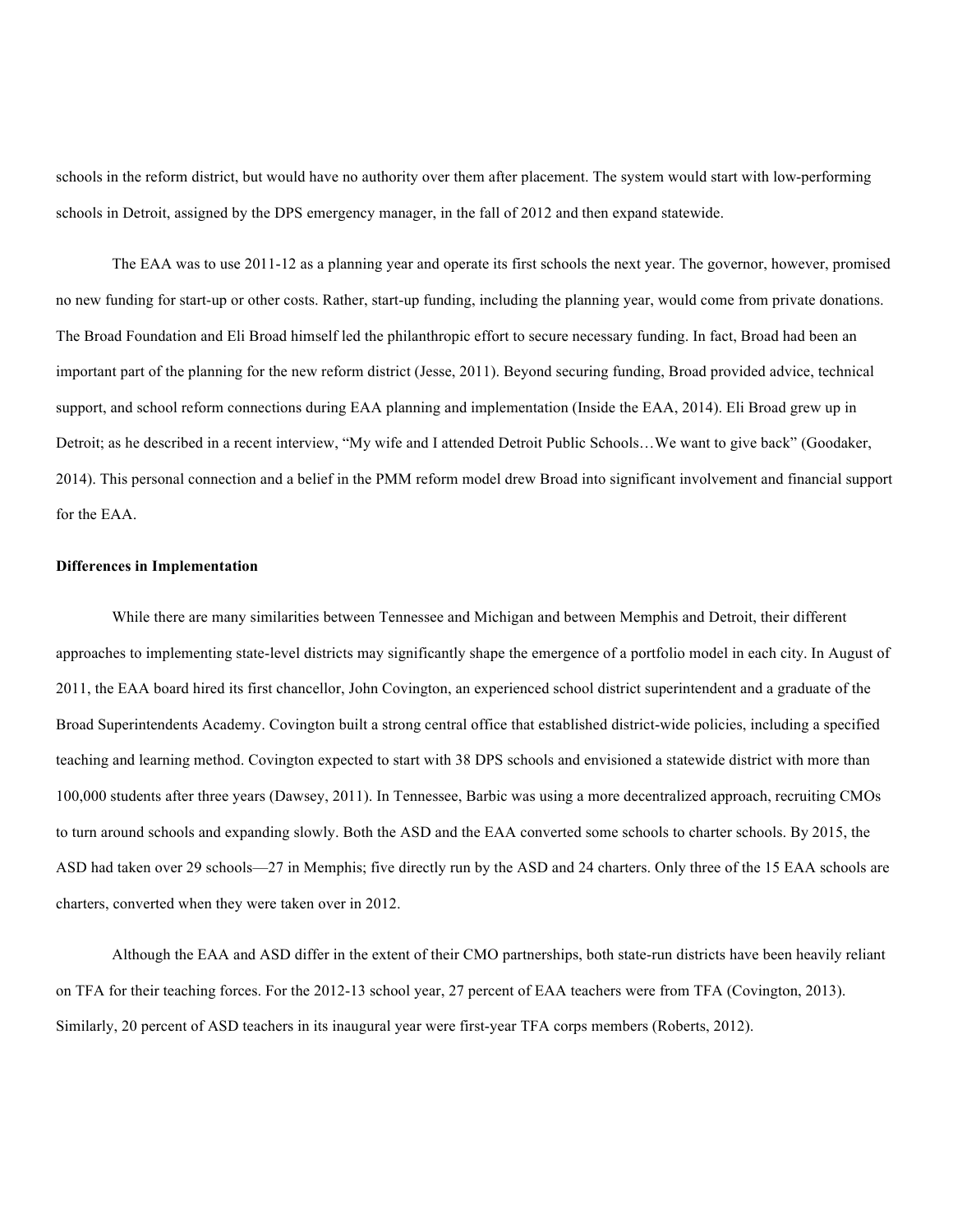Barbic's slower approach to ASD school conversions resulted in very different enrollment trajectories for the EAA and ASD. In its first year, 2012-13, Michigan's EAA operated 15 former DPS schools. The ASD began the same year with six schools—five in Memphis and one in Nashville. Over time, the ASD has steadily added schools and enrollment. Meanwhile the EAA has maintained control of 15 schools but struggled with maintaining enrollment. Enrollment has significant repercussions for the EAA's finances, since operational revenues are determined by state per pupil allocations (Mason & Arsen, 2014).

Beyond state per pupil revenues, both the EAA and ASD sought funds from other sources. RTTT money gave Tennessee much of the necessary resources for implementation. The four-year time frame for spending the money and RTTT reporting requirements also provided structure and motivation to move quickly. Michigan had no implementation money and, as noted by state superintendent Mike Flanagan, the "law does not provide the School Reform/Redesign District with a practical operating entity" (Michigan Department of Education, 2013).<sup>4</sup>

Figure 1 contrasts the grant funding support for the EAA and ASD from 2011 to 2013. These years encompass the planning/start-up year for both districts (2011-12) and the first school year. We have not included state per pupil funding (which both districts started to receive in their inaugural school year), but focused on "extra" funds from public and private grant sources. We excluded grants to the local public school districts (Shelby County Schools and Detroit Public Schools) to focus on funding for efforts aligned directly with the new state turnaround districts and their development of portfolio districts involving outside partners (e.g. CMOs, TFA, etc.).

The difference in funding levels largely stems from federal grants. The state of Michigan made a \$10 million grant to the EAA to bring buildings up to code, providing an initial boost (Mason & Arsen, 2014). But, because Michigan failed to win RTTT funds, there was limited federal support for the EAA's transition to a portfolio district. The EAA did win an \$11.5 million federal Teacher Incentive Fund grant, but as of 2015, had not spent those funds (Zaniewski, 2015b). Meanwhile Tennessee's RTTT budget included appropriations for supporting the ASD. The ASD also received a federal Investing in Innovation (I3) grant, in collaboration with the RSD and New Schools for New Orleans. The grant called for replication of the RSD model, and the ASD was chosen as a partner. In 2012, the ASD was able to offer \$6.8 million in I3 funds to CMOs seeking to operate schools in the ASD as part of this effort.

 *<sup>4</sup> <sup>T</sup>he governor and the Legislature made unsuccessful attempts to establish the EAA in law and make it that operating entity. The ASD has been supported by several amendments, including school district status and the ability to authorize charter schools.*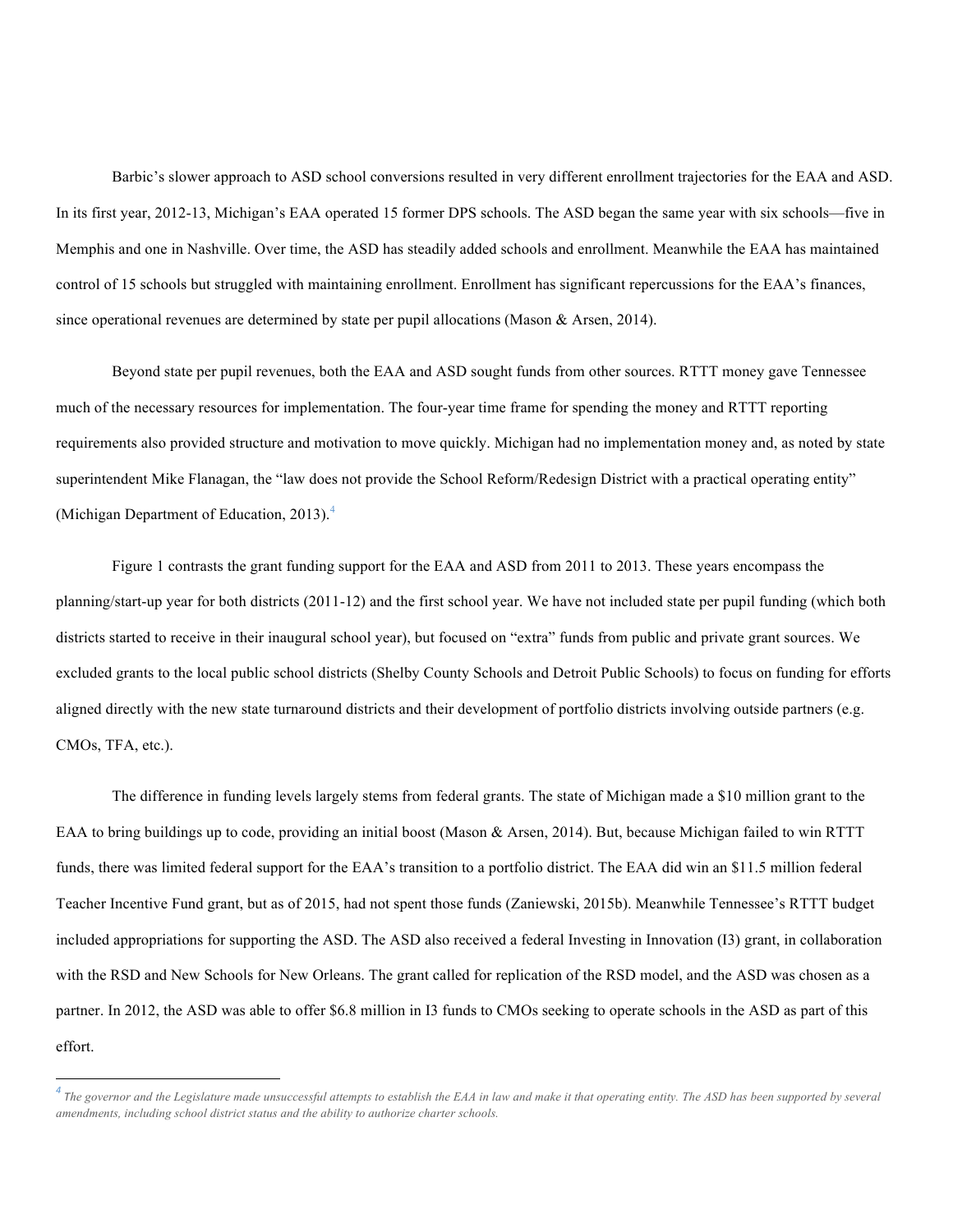

#### **Figure 1: Sources of Grants supporting Portfolio Districts in Detroit and Memphis**

The significance of the lack of federal dollars for Michigan's EAA becomes more apparent in Figure 2. It displays the recipients of philanthropic grant dollars supporting portfolio development in each district. As Figure 1 shows, overall philanthropic funding levels are quite similar. The key difference is that by 2012 and 2013, a substantial portion of funds in Detroit supported the EAA directly. At this point, the ASD was funding its operation primarily with RTTT funds. This allowed philanthropists funding the ASD to direct their dollars in other ways—providing much more funding to charter schools and CMOs, as well as teacher/principal pipeline programs (TFA and New Leaders for New Schools). Philanthropists distributing grants for portfolio related programs in Detroit gave more for charters in 2011, but that funding decreased in subsequent years, as grants for the EAA grew larger.

# **Figure 2: Recipients of Philanthropic Funds for Portfolio Districts in Detroit and Memphis**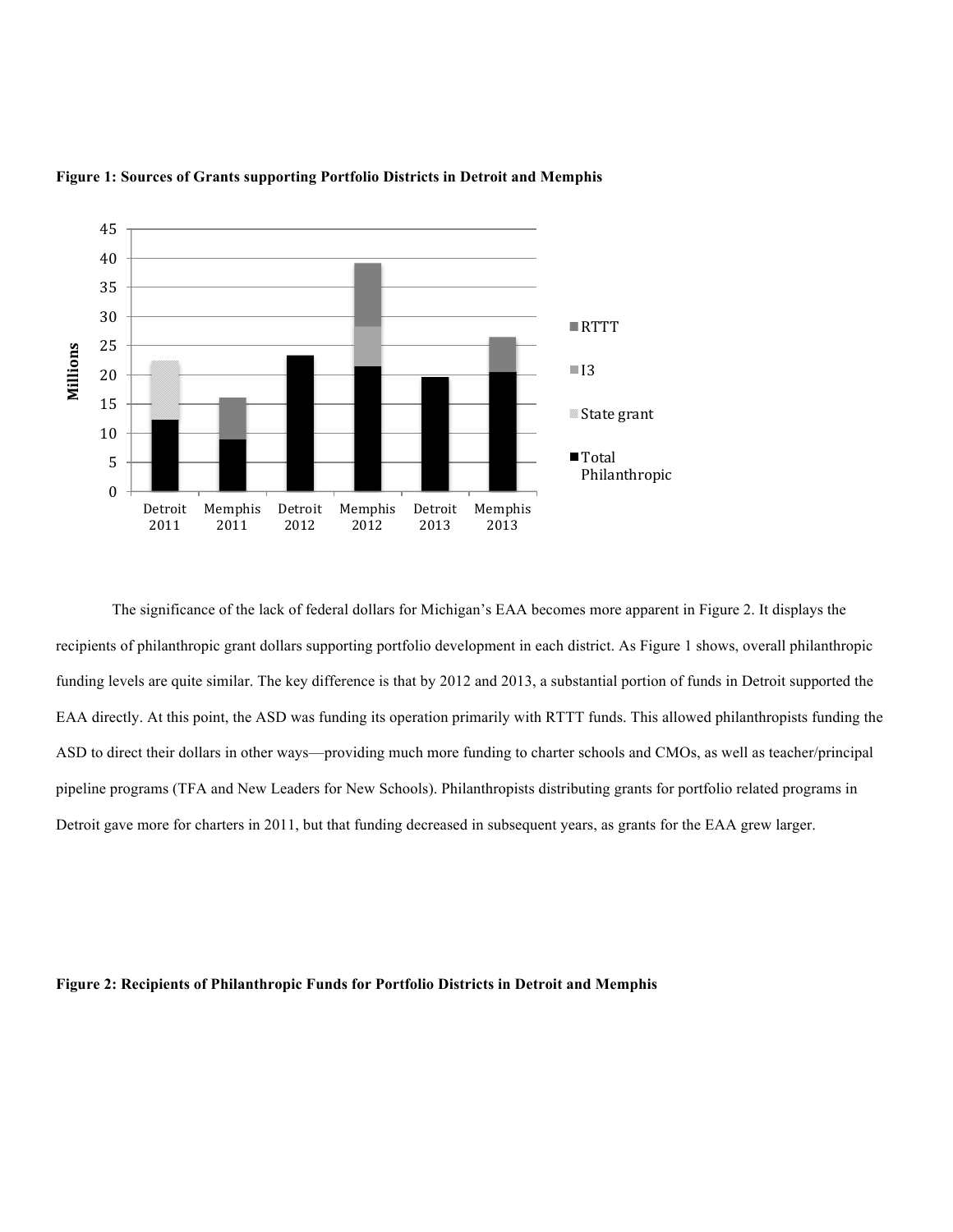

Our Detroit-based informants supported this account, describing how the EAA was "prioritized" relative to other educational initiatives. Meanwhile, new CMOs recruited to operate in the ASD could rely on philanthropic dollars for their first few years. For example, Aspire Tennessee, which operated three ASD schools in 2014-15, reported 14 percent of its revenues would come from donations for that school year (Aspire Public Schools, 2014). But, with the end of RTTT funds, 2015 marks a funding transition for the ASD. Barbic has stated "We've essentially raised what we need for next year…and roughly half of what's needed for the following year"—reporting support from the Bloomberg, Broad, and Dell Foundations ("Goodbye, RTTT. Hello, philanthropy," 2015). Thus, ASD revenues may more closely resemble the EAA as it relies increasingly on philanthropic funding for operational support.

The handling of the transition out of the reform district could have an important long-term impact on reform district schools. Tennessee's RTTT application mentions the need to work with the home district "so that achievement gains are not reversed when the school returns" (State of Tennessee, 2010, p. 127). In Michigan, the EAA legal documents say nothing about school transitions. This difference in the connection between state and local authorities could prove to be significant in turnaround schools' long-term success.

#### **Discussion: Local Response and Sustainability**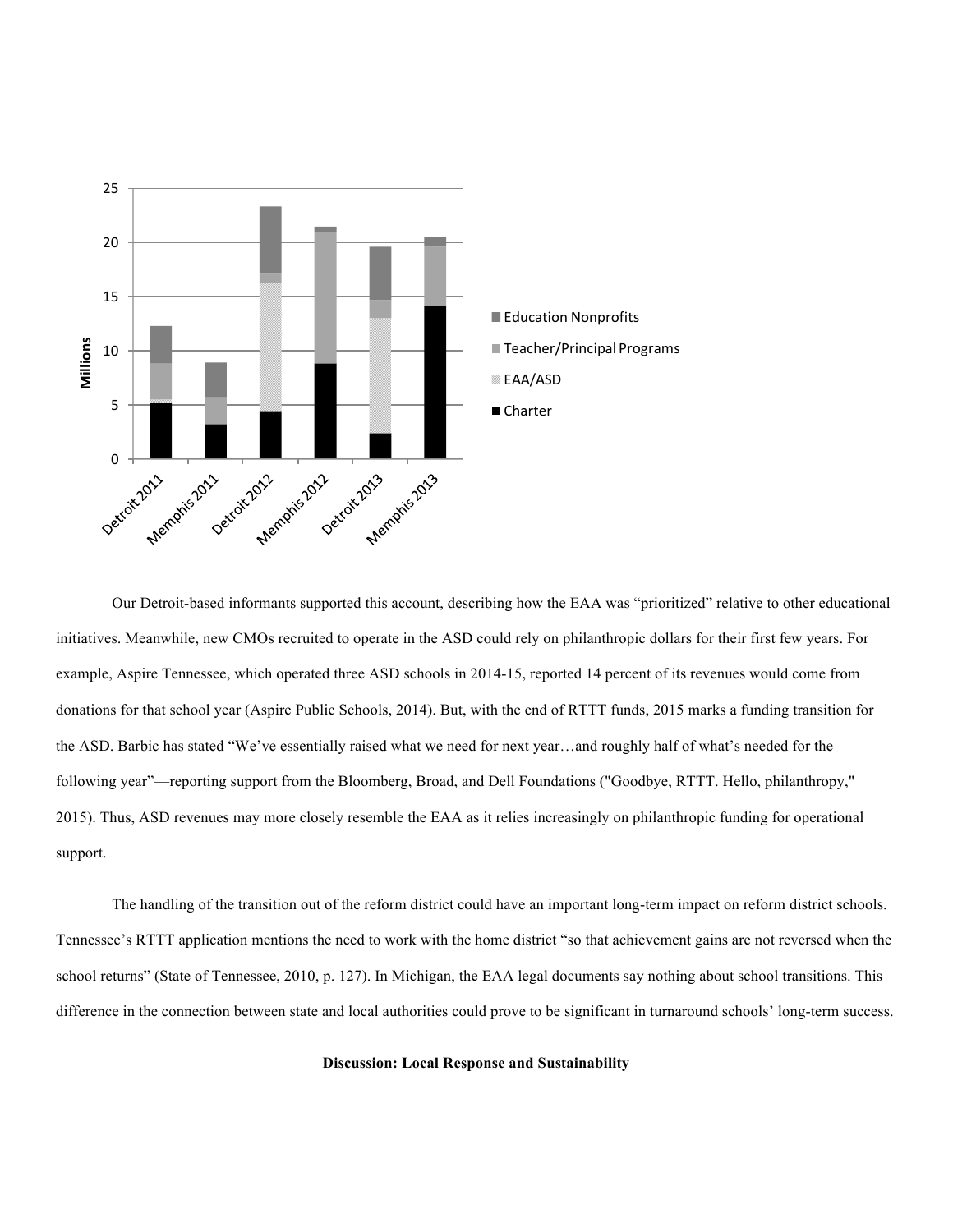A crucial question for both the EAA and ASD is the sustainability of their efforts. Both have relied on significant philanthropic funding and continue to seek these grants for future operations. Both have used high numbers of TFA teachers. Both have benefited from political support by Republican governors who are term-limited after their current terms. Both have seen their initial leaders—Barbic and Covington—resign from office. Will the external networks supporting them be sufficient to maintain and expand their operations? We argue that investment and involvement from local political networks will be essential to sustain these reform districts, but externally led PMMs rarely provides the necessary opportunities for local engagement.

In Detroit, local stakeholders' responses have ranged from wary reception to protest and mobilized opposition. Moreover, state-led plans have often conflicted with school reform efforts by local philanthropists and other elites. In March of 2010, a group of civic elites and foundations—including the Detroit-based Skillman Foundation—proposed a portfolio system with mayoral control of the schools (Excellent Schools Detroit, 2010). Coalition members pledged action, including significant funding. They began implementing parts of the plan, including annual school report cards and a new-school incubator, but a year later the EAA and its competition for philanthropic funding preempted full implementation. Michigan also adopted legislation lifting the cap on the number of charter schools in 2011. As one informant explained: "between the creation of the EAA and then the lifting of the cap…it was such a quick and substantive change in the environment, such a quick pivot to an unregulated marketplace."

In 2014, with the EAA faltering and no real improvement in DPS under emergency managers, the Skillman Foundation was back with a new education initiative. Skillman helped lead the 35-member Coalition for the Future of Detroit Schoolchildren (CFDS). In March of 2015 the coalition issued its report with specific recommendations, including a commission to act as the portfolio district manager, return of DPS to local control with state payoff of its debt, and terminating the EAA (Coalition for the Future of Detroit Schoolchildren, 2015). A month later, Governor Snyder presented his plan with some similarities to the CFDS plan, but largely retaining state control (Snyder, 2015). Many of the changes in both plans would require legislative action. Without state-level political and financial support, Detroit's second attempt at a locally led initiative is currently stalled.

As the ASD expands, there is growing backlash in Memphis. Several pieces of legislation were introduced to limit or eliminate the ASD but none have been approved. One local response is the innovation zone (iZone) instituted by the Shelby County school district, including the Memphis schools, to turn around its low-performing schools. Tennessee law enables this alternative to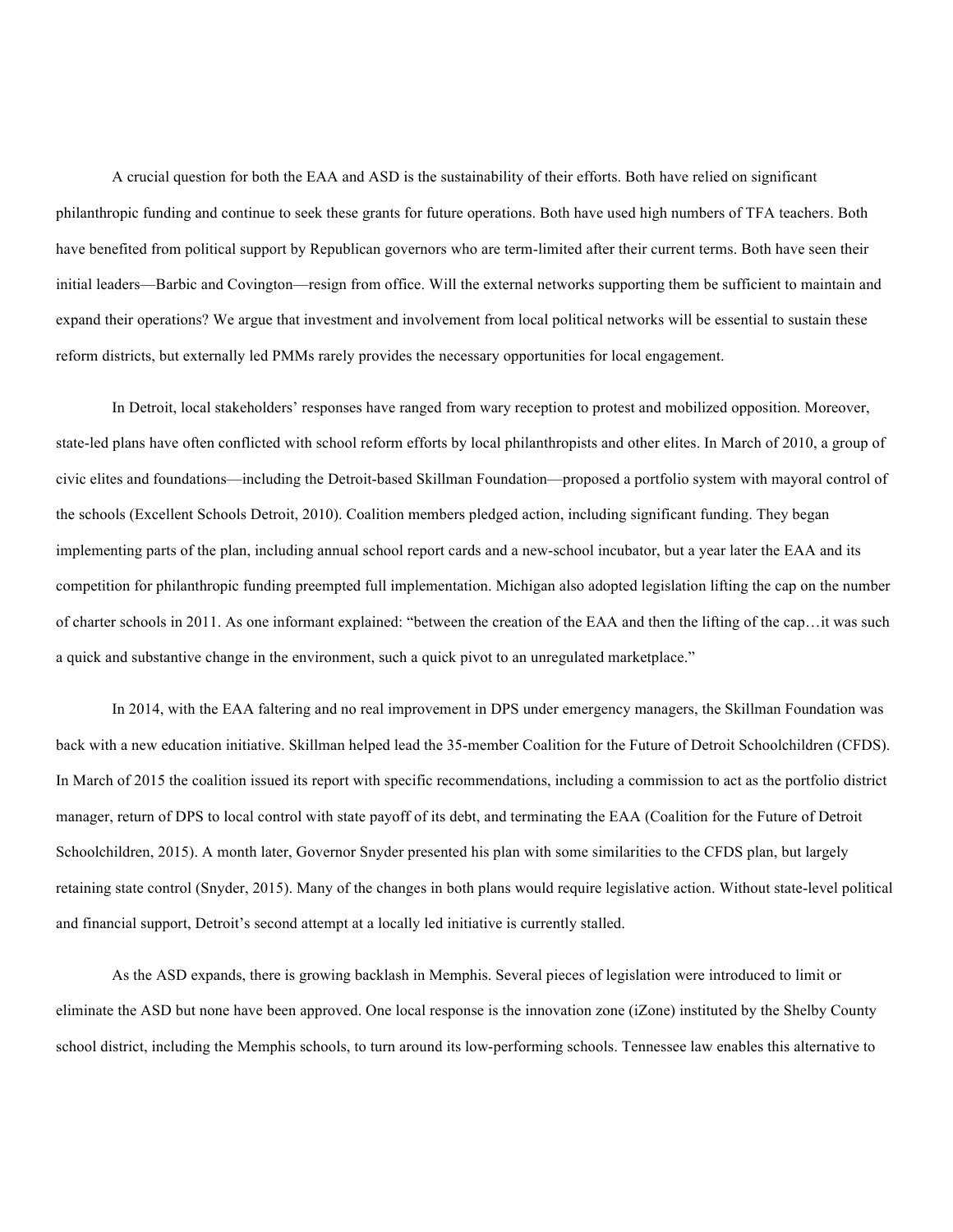ASD control for schools on the priority list (the bottom five percent based on test scores). Both state law and the district's public financing support this local initiative.

Following an initial collaborative relationship, Shelby County Superintendent Dorsey Hopson recently protested the fact that the district has no say in ASD school takeover decisions. The ASD may take over any school on the priority list despite local reform efforts and school progress. In one case, a reform plan created with "help of community leaders" and a state representative was ignored in ASD's takeover decision (Buntin, 2015). Hopson and the Shelby County district responded with new initiatives, including ending colocation of district schools and ASD charter schools, considering expansion of transportation to help students in ASD takeover schools, and organizing to block a proposed ASD takeover (Burnette, 2015).

Though the ASD and the EAA are in their fourth year of operating schools, the future for both is still uncertain. Both have fallen short of promised academic gains (Higgins, 2014; Tatter & Cramer, 2015). Public opposition continues in both cities with potential political consequences, particularly for the EAA. Both have had leadership changes. Veronica Conforme, who worked in New York City schools under Joel Klein in Mayor Bloomberg's administration, became the second EAA chancellor in June of 2014. Chris Barbic is leaving the ASD at the end of 2015. New leadership will impact the course of both reform districts. In the end, though, "Whether the 'portfolio' approach succeeds in Memphis [or Detroit] in the long-term will likely depend on whether its backers can strike a balance between respect for localism and desire for results" (Carr, 2013).

Financial stability is also a key issue. The ASD has to replace expiring federal funds with philanthropic funds while the EAA's goal is to become independent of private funds. Initially, philanthropists were attracted to support these new districts. Yet Skillman and other local funders, disillusioned with state control, are now backing a new locally led reform plan for Detroit. The Shelby County iZone schools compete with the ASD to lead school turnarounds and also compete for philanthropic dollars. CMO operators in the ASD recognize that philanthropy is not always enough to support their efforts in a highly competitive environment. When YES Prep withdrew from its plans to open a new ASD school, YES Prep Memphis Superintendent Bill Durbin explained, "Even with additional philanthropic support, we do not see a path to YES Prep-level student achievement results based on studentgenerated revenue" (Burnette, 2015).

The formation of the EAA and ASD reflected the leadership of state and external partners in both urban districts. In practice, their introduction has added yet another district-like bureaucracy to the complex and evolving systems of school governance in both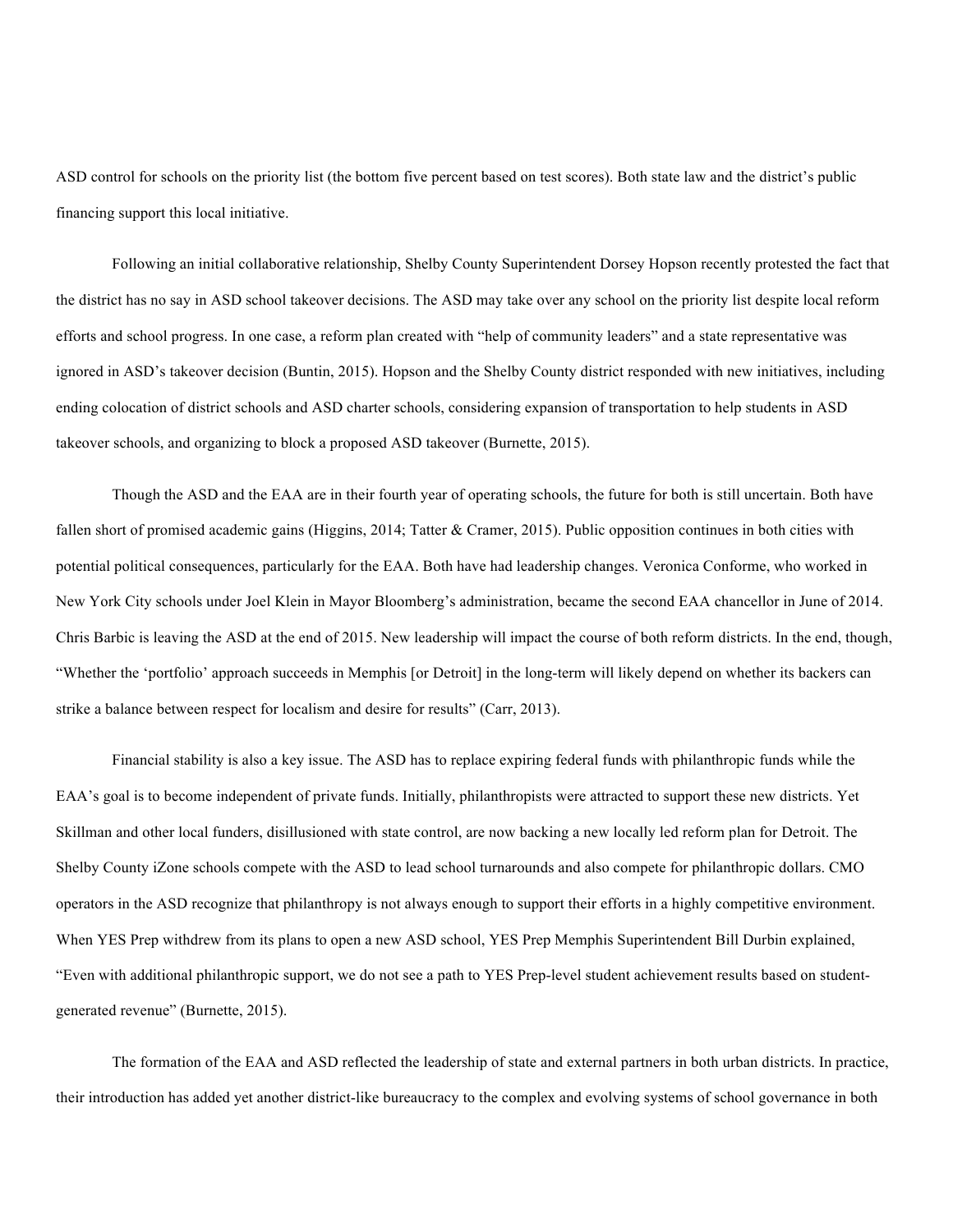places. Key challenges involving finances, competition among schools, leadership turnover and lack of district-wide governance remain unaddressed by state policies. As Shelby County superintendent Hopson said of the ASD, "This is what competition looks like" (Burnette, 2015); and competition for both funds and students will likely shape the future of governance in both Memphis and Detroit.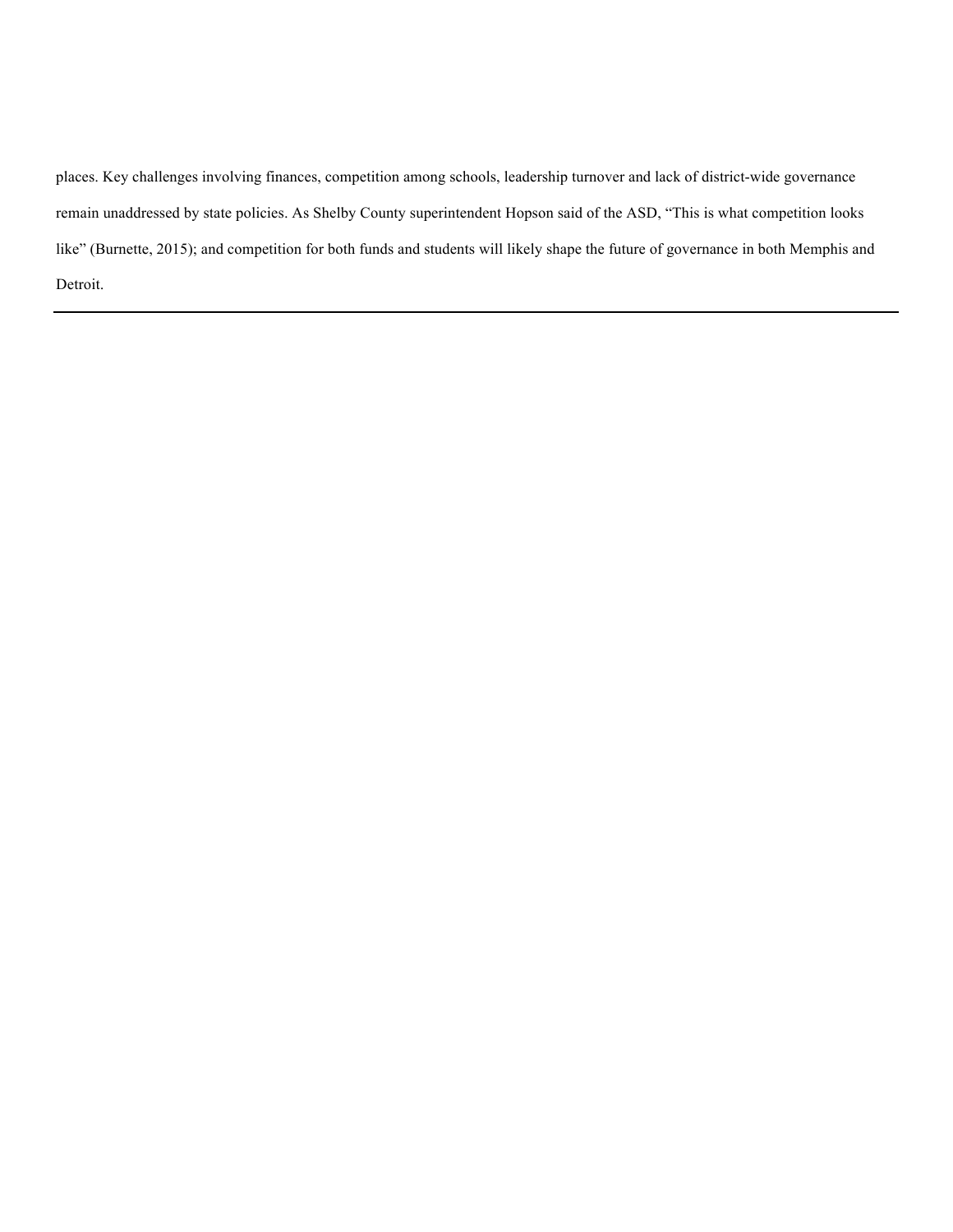# **APPENDIX TABLE: Comparing the ASD and EAA**

|                      | <b>ASD</b>                                                                                                                                                                                                             | EAA                                                                                                                                                                                                                                                |
|----------------------|------------------------------------------------------------------------------------------------------------------------------------------------------------------------------------------------------------------------|----------------------------------------------------------------------------------------------------------------------------------------------------------------------------------------------------------------------------------------------------|
|                      | State<br>Gov. Bredesen (D) 2003 - 2010<br>Gov. Haslam (R) 2011-                                                                                                                                                        | State<br>Gov. Granholm (D) 2003 - 2010<br>Gov. Snyder (R) 2011 -                                                                                                                                                                                   |
| Leadership           | Reform district<br>Barbic: 2011-2015<br><b>TFA Alum</b><br>CMO founder<br>Broad Sup. Academy<br>Anderson: 2016-<br>Academic analysis; DCPS<br>$\bullet$<br><b>Broad residency</b>                                      | Reform district<br>Covington: 2011-2014<br>Traditional district superintendent<br>Broad Sup. Academy<br>Conforme: 2014-<br>Finance and operations: NYCDOE<br>$\bullet$<br>Broad Sup. Academy                                                       |
| Enabling<br>Policies | 2010 "First to the Top" legislation- ASD<br>Amended since to strengthen ASD                                                                                                                                            | 2010 Race to the Top legislation-SRRD<br>SRRD never took over schools<br>2011 Interlocal Agreement-Gov.<br>Snyder, DPS, and EMU-created EAA<br>All attempts to establish EAA through<br>legislation have failed                                    |
| Resources            | Philanthropic Funders:<br><b>Hyde Foundation</b><br>Poplar Foundation<br>٠<br><b>Pyramid Peak Foundation</b><br><b>Broad Foundation</b><br><b>Gates Foundation</b><br><b>Major Federal Grants</b><br><b>RTTT</b><br>13 | <b>Philanthropic Funders</b><br>Skillman Foundation<br>Kellogg Foundation<br>Kresge Foundation<br>McGregor Fund<br>$\bullet$<br><b>Broad Foundation</b><br><b>Gates Foundation</b><br><b>Major Federal Grants</b><br><b>Teacher Incentive Fund</b> |
| Schools              | 2015 - 29 schools (27 in Memphis)<br>5 direct run<br>24 converted to charter                                                                                                                                           | 2015 - 15 schools (all in Detroit)<br>12 direct run<br>3 converted to charter                                                                                                                                                                      |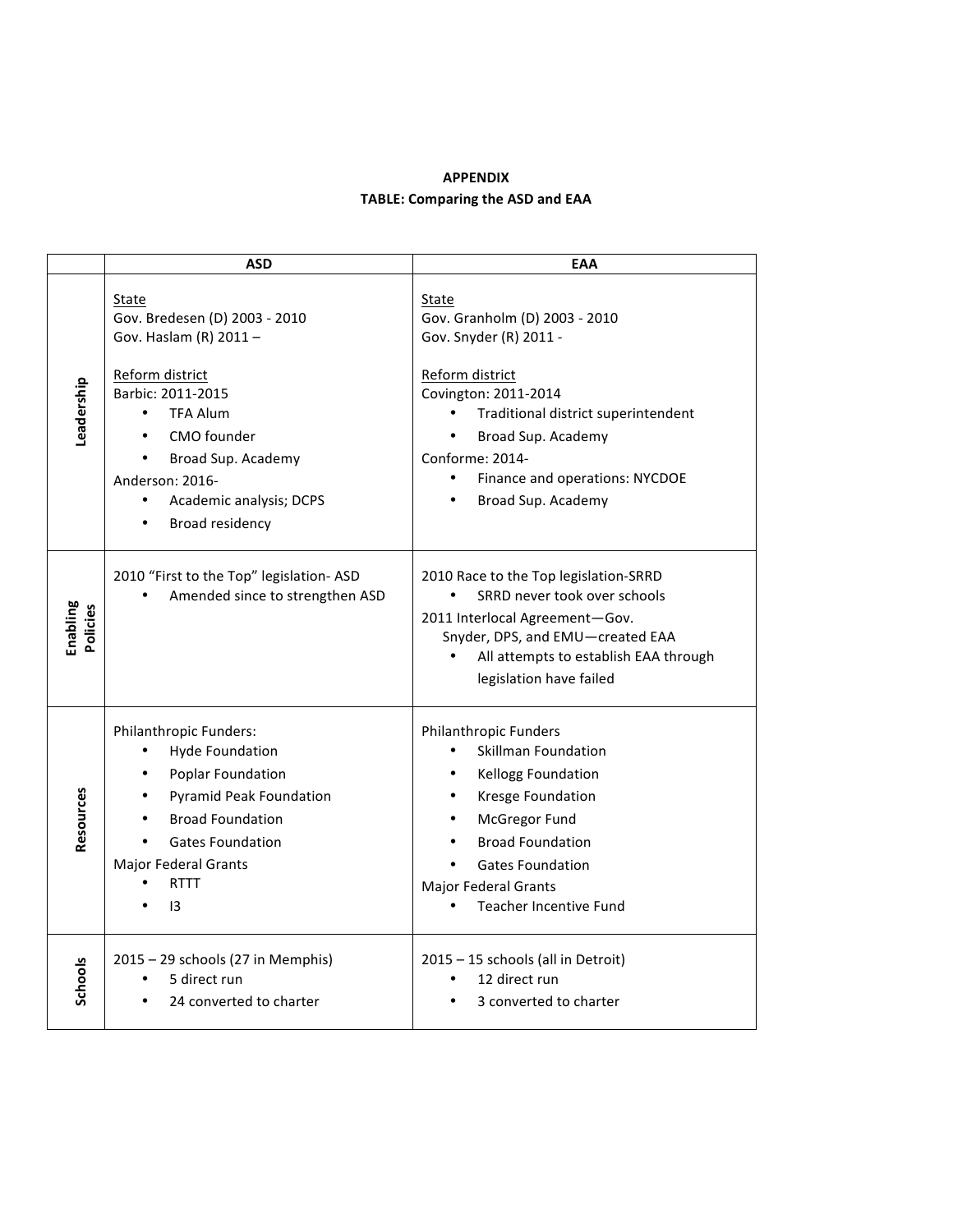#### References

- Aspire Public Schools. (2014). *2014-15 TN budget approval*. Retrieved from http://aspirepublicschools.org/media/filer\_public/2014/07/24/tn\_budget.pdf.
- Bulkley, K. E., & Henig, J. R. (2015). Local Politics and Portfolio Management Models: National Reform Ideas and Local Control. *Peabody Journal of Education, 90*(1), 53-83.
- Buntin, J. (2015). In Memphis, revolt overshadows education reform's successes. *Governing*. Retrieved from http://www.governing.com
- Burnette, D. (2015). Charter schools scramble for students in Memphis as options grow and enrollment dwindles, *Chalkbeat Tennessee*. Retrieved from http://tn.chalkbeat.org

Carr, S. (2013). When outsiders take over schools: Lessons from Memphis. *The Atlantic*. Retrieved from http://www.theatlantic.com

Coalition for the Future of Detroit Schoolchildren. (2015). The choice is ours. Retrieved from http://coalitiondetroitschoolchildren.tumblr.com/.

- Cohen, D. K., Peurach, D. J., Glazer, J. L., Gates, K. E., & Goldin, S. (2013). *Improvement by design: The promise of better schools*. Chicago: University of Chicago Press.
- Covington, J. (2013, March 20). Guest column: Education Achievement Authority chief says critics resist change, spreading 'myths', *MLive*. Retrieved from http://www.mlive.com

Dawsey, C. P. (2011, November 11). State district to take over non-DPS schools sooner, *Detroit Free Press,* p. A6.

- Dillon, S. (2011, November 5). Merger of Memphis and county school districts revives race and class challenges, *The New York Times*. Retrieved from http://nyti.ms/vOGZoc
- Excellent Schools Detroit. (2010). Taking ownership: Our pledge to educate all of Detroit's children. Retrieved from http://www.excellentschoolsdetroit.org/en/history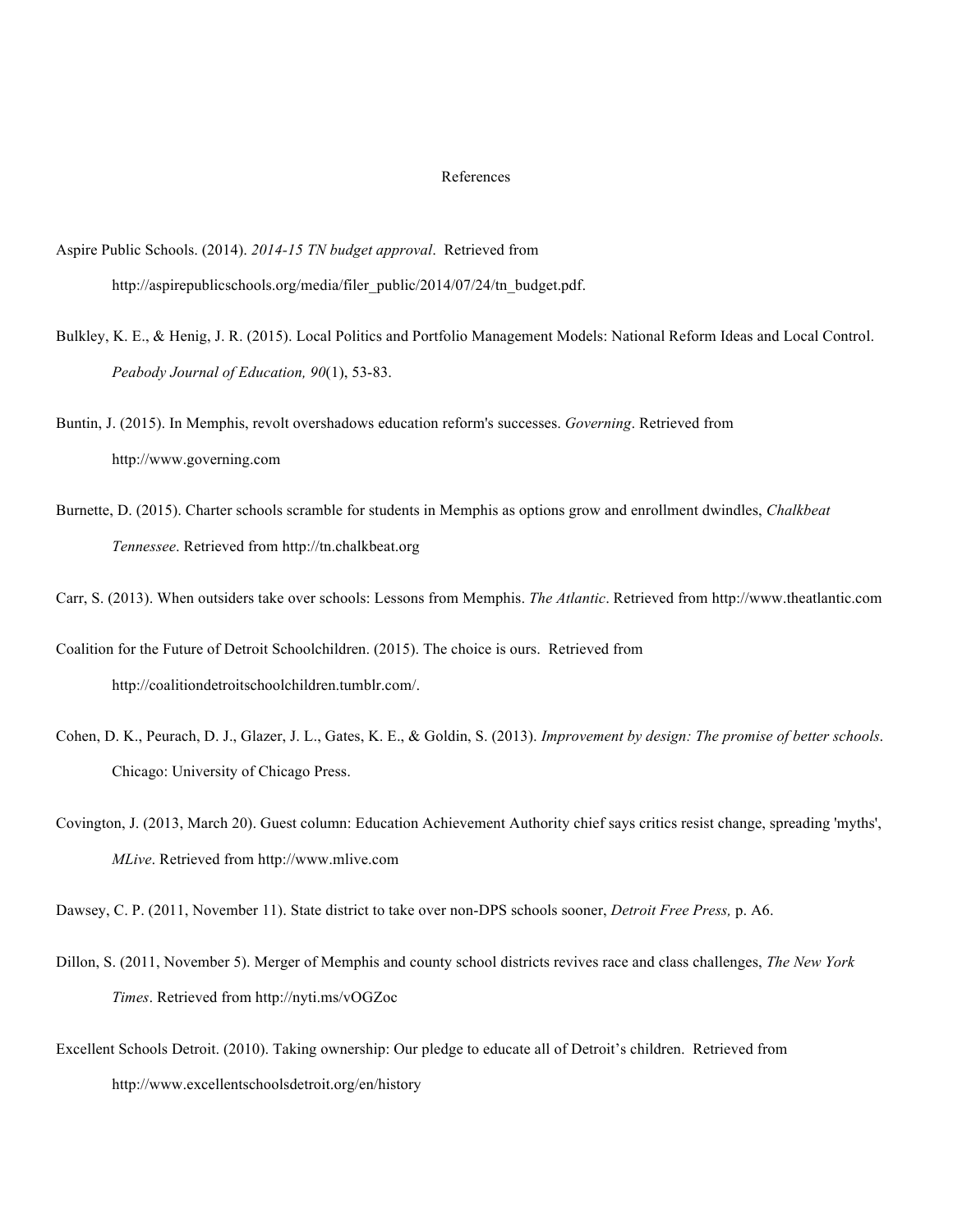First to the Top Act, 2010 PA, Tenn. Code Ann. §§ 49-1-602, 49-1-614 Stat.

Frankenberg, E., Lee, C., & Orfield, G. (2003). A multiracial society with segregated schools: Are we losing the dream? The Civil Rights Project, Harvard University.

Goodaker, C. (2014). Back to schools. *Crain's Detroit Business, 30*(42), p. S075.

- Goodbye, RTTT. Hello, philanthropy. (2015). Retrieved from ASD Insider website: http://www2.ed.gov/programs/racetothetop/amendments/tennessee-6.pdf
- Henig, J. R. (2009). The politics of localism in an era of centralization, privatization, and choice. *Yearbook of the National Society for the Study of Education, 108*(1), 112-129.
- Henig, J. R. (2013). *The end of exceptionalism in American education: The changing politics of school reform*. Cambridge, MA: Harvard Education Press.
- Higgins, L. (2014, April 6). Controversy swirls around EAA even as lawmakers try to expand it, *Detroit Free Press*. Retrieved from http://archive.freep.com/article/20140406/NEWS06/304060062/

Hill, P. (1995). *Reinventing public education*. Santa Monica, CA: RAND Institute on Education and Training.

Inside the EAA. (2014). A look into the Michigan Education Achievement Authority. Retrieved from insidetheeaa.com

Jabbar, H. (2015). 'Drenched in the past': The evolution of market-oriented reforms in New Orleans. *Journal of Education Policy*.

Jesse, D. (2011, June 21). How Snyder's spark of an idea grew into this plan, *Detroit Free Press,* p. A9.

- Kingsland, N. (2014). City based education reform is very cheap and prohibitively expensive. Retrieved from http://relinquishment.org
- Levin, H., Daschbach, J., & Perry, A. (2010). A diverse education provider. In K. E. Bulkley, J. R. Henig & H. M. Levin (Eds.), *Between public and private: Politics, governance, and the new portfolio models for urban school reform* (pp. 277-304). Cambridge: Harvard Education Press.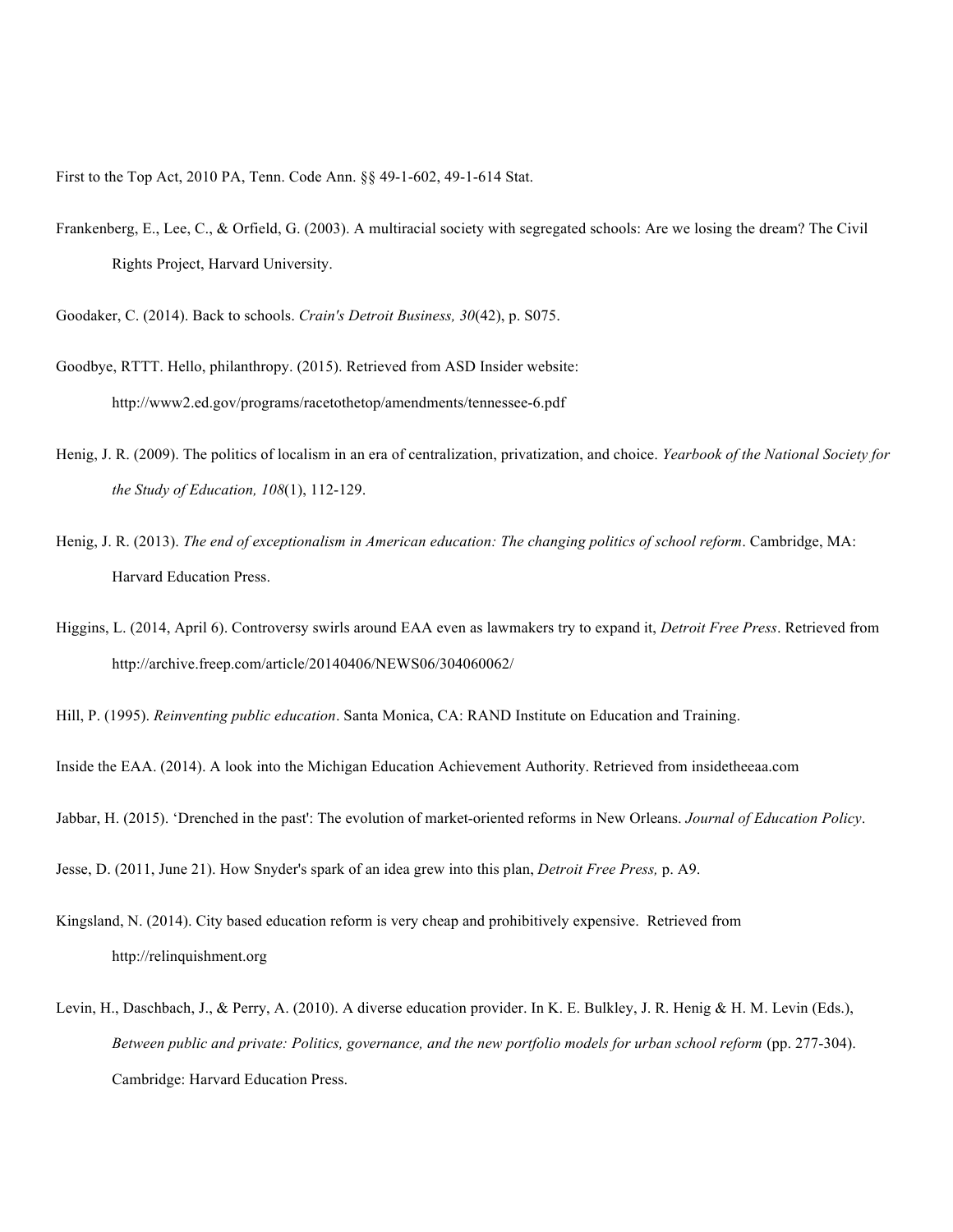- Marsh, J. A., Strunk, K. O., & Bush, S. (2013). Portfolio district reform meets school turnaround: Early implementation findings from the Los Angeles Public School Choice Initiative. *Journal of Educational Administration, 51*(4), 498-527.
- Mason, M. L., & Arsen, D. (2014). Michigan's Education Achievement Authority and the future of public education in Detroit: The challenge of aligning policy design and policy goals. *Available at SSRN 2536702*.
- Maxwell, L. A. (2014, June 9). Memphis-Shelby County merger after one year: A report card, *Education Week*. Retrieved from http://blogs.edweek.org/edweek/District\_Dossier/

Mead, S. (2007). The easy way out. *Education Next, 7*(1), 52.

- Michigan Department of Education. (2013). *Statement from Superintendent Mike Flanagan calling for practical operating entities*. Retrieved from http://www.michigan.gov/mde/0,4615,7-140-37818\_34790-317800--rss,00.html.
- Reckhow, S. (2010). Disseminating and legitimating a new approach: The role of foundations. In K. E. Bulkley, J. R. Henig & H. M. Levin (Eds.), *Between public and private: Politics, governance, and the new portfolio models for urban school reform* (pp. 277-304). Cambridge: Harvard Education Press.
- Reckhow, S., & Snyder, J. W. (2014). The expanding role of philanthropy in education politics. *Educational Researcher, 43*(4), 186- 195.
- Revised School Code, 2009 PA 204, §MCL 580.1280c.
- Roberts, J. (2012, December 18). ASD plans to entice high-performance teachers with salaries, bonuses, *The Commercial Appeal*. Retrieved from http://www.commercialappeal.com
- Sainz, A. (2011, February 21). Memphis City Schools system merger ignites racial tensions, *Huffington Post*. Retrieved from http://www.huffingtonpost.com
- Snyder, R. (2015). *The plan for Detroit scholols*. Retrieved from http://www.michigan.gov/snyder/0,4668,7-277-57577\_60279- 353475--,00.html.